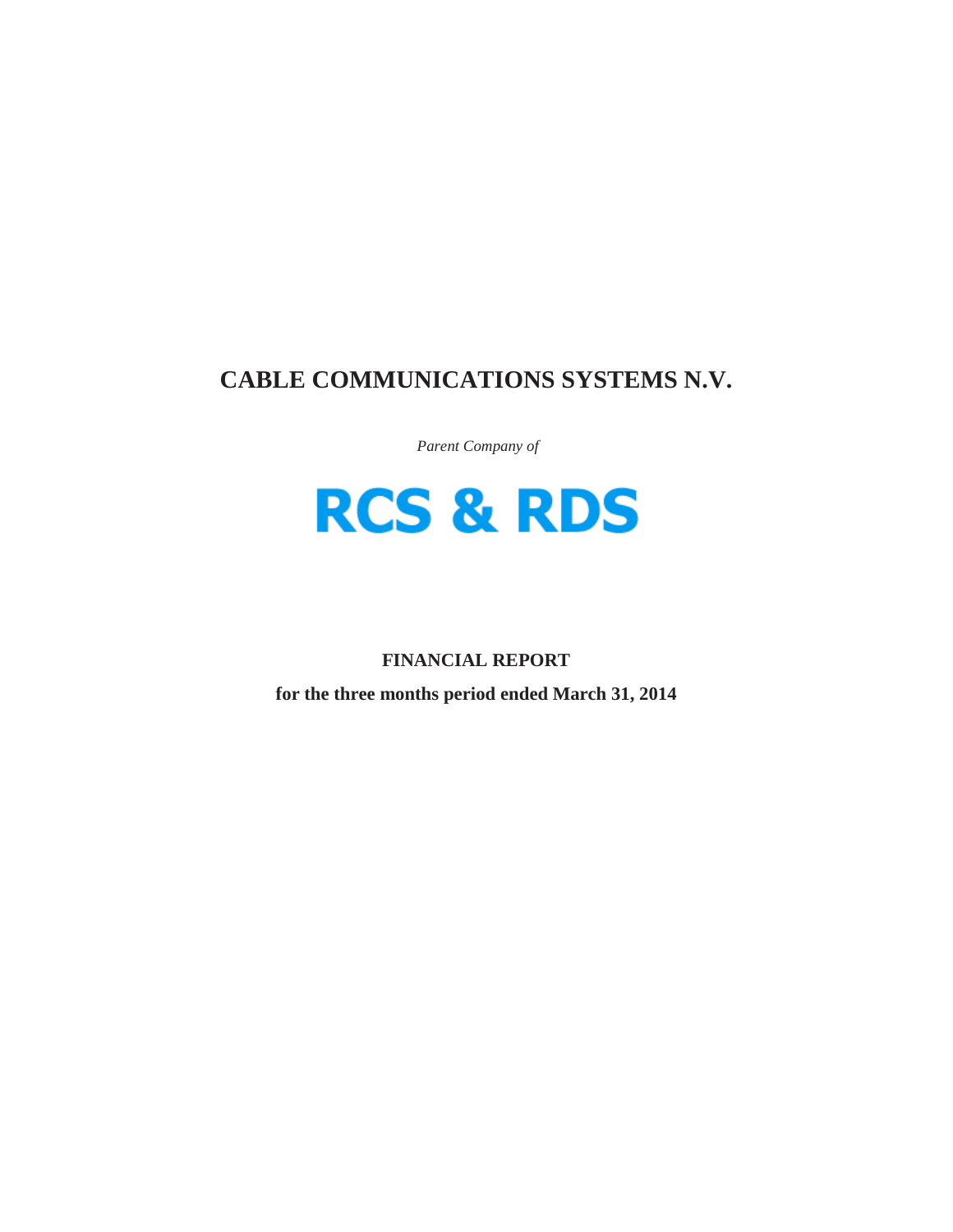# **Table of Contents**

| MANAGEMENT'S DISCUSSION AND ANALYSIS OF FINANCIAL CONDITION AND RESULTS OF |  |
|----------------------------------------------------------------------------|--|
|                                                                            |  |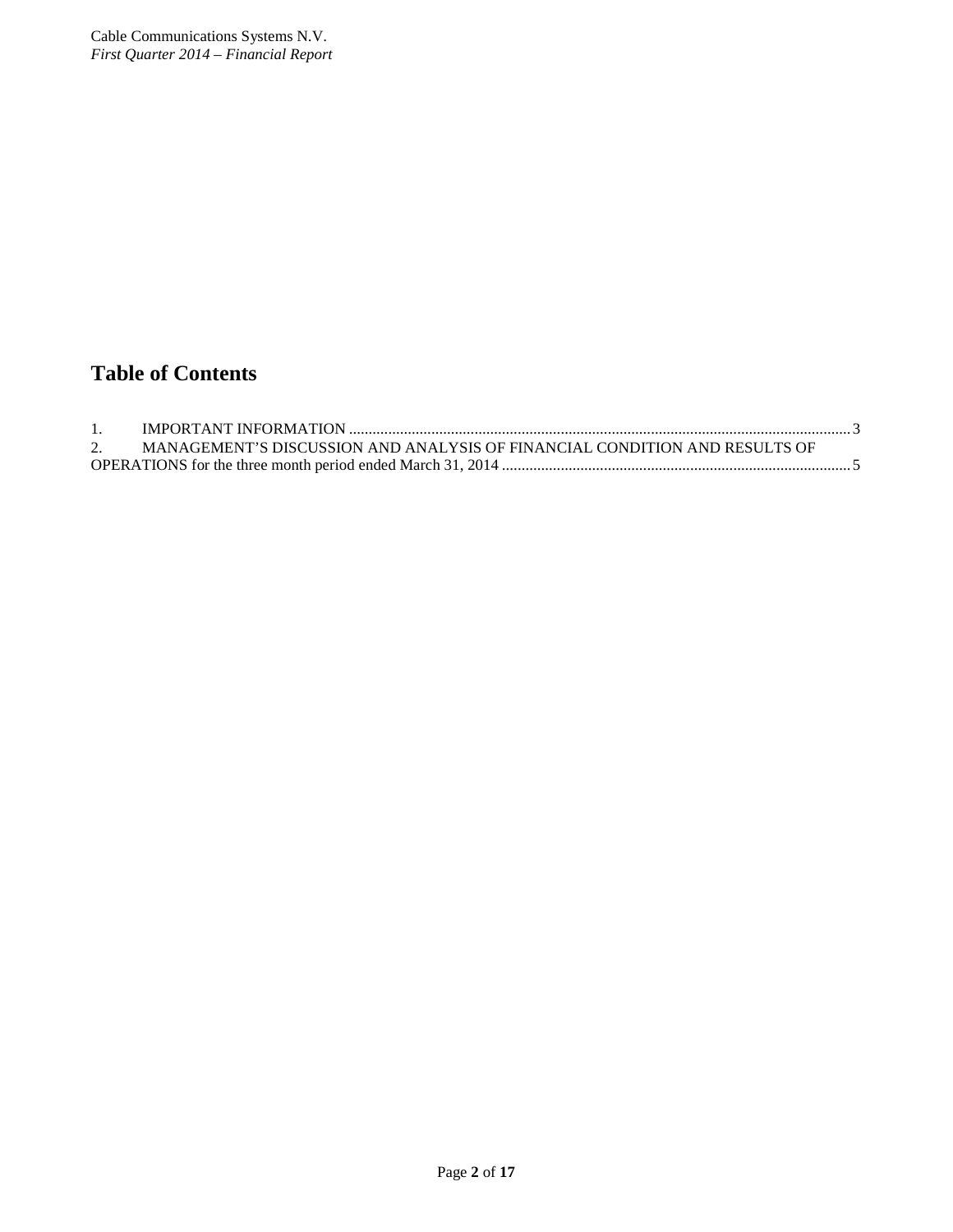## <span id="page-2-0"></span>**1. IMPORTANT INFORMATION**

#### **FORWARD-LOOKING STATEMENTS**

Certain statements in this report are not historical facts and are forward-looking. Forward-looking statements include statements concerning our plans, expectations, projections, objectives, targets, goals, strategies, future events, future operating revenues or performance, capital expenditures, financing needs, plans or intentions relating to acquisitions, our competitive strengths and weaknesses, our business strategy, and the trends we anticipate in the industries and the political and legal environments in which we operate and other information that is not historical information.

Words such as "believe," "anticipate," "estimate," "target," "potential," "expect," "intend," "predict," "project," "could," "should," "may," "will," "plan," "aim," "seek" and similar expressions are intended to identify forward-looking statements but are not the exclusive means of identifying such statements.

The forward-looking statements contained in this report are largely based on our expectations, which reflect estimates and assumptions made by our management. These estimates and assumptions reflect our best judgment based on currently known market conditions and other factors, some of which are discussed below. Although we believe such estimates and assumptions to be reasonable, they are inherently uncertain and involve a number of risks and uncertainties that are beyond our control. In addition, management's assumptions about future events may prove to be inaccurate. All readers are cautioned that the forward-looking statements contained in this report are not guarantees of future performance, and we cannot assure any reader that such statements will be realized or the forward-looking events and circumstances will occur.

By their very nature, forward-looking statements involve inherent risks and uncertainties, both general and specific, many of which are beyond our control, and risks exist that the predictions, forecasts, projections and other forward-looking statements will not be achieved. You should be aware that a number of important factors could cause actual results to differ materially from the plans, objectives, expectations, estimates and intentions expressed in such forward-looking statements. These factors include, without limitation, various risks related to our business, risks related to regulatory matters and litigation, risks related to investments in emerging markets, risks related to our financial position as well as risks related to the notes and the related guarantee.

Any forward-looking statements are only made as of the date of this report. Accordingly, we do not intend, and do not undertake any obligation, to update forward-looking statements set forth in this report. You should interpret all subsequent written or oral forward-looking statements attributable to us or to persons acting on our behalf as being qualified by the cautionary statements in this report. As a result, you should not place undue reliance on such forwardlooking statements.

## **PRESENTATION OF FINANCIAL AND OTHER DATA**

Cable Communications Systems N.V. ("**CCS**", the "**Company**") is a holding company which holds the majority of the outstanding shares of RCS & RDS S.A. ("**RCS&RDS**", the "**Guarantor**"). CCS has no operations, except for holding and financing activities related to the CCS group of companies (CCS Group) and its primary asset is the ownership of RCS&RDS. CCS Group ("**CCS**" or "**the Group**") comprises Cable Communications Systems N.V. and its subsidiaries.

#### **OPERATING AND MARKET DATA**

In this report, we refer to persons who subscribe to one or more of our services as customers. We use the term revenue generating unit ("**RGU**") to designate a subscriber account of a customer in relation to one of our services. An individual customer may represent one or several RGUs depending on the number of our services to which it subscribes.

More specifically:

- for our cable TV and DTH services, we count each basic package that we invoice to a customer as an RGU, without counting separately the premium add-on packages that a customer may subscribe for;
- for our fixed internet and data services, we consider each subscription package to be a single RGU;
- for our fixed-line telephony and mobile telephony businesses, we consider each phone line that we invoice to be a separate RGU, so that a customer will represent more than one RGU if it has subscribed for more than one phone line (whether fixed-line or mobile); and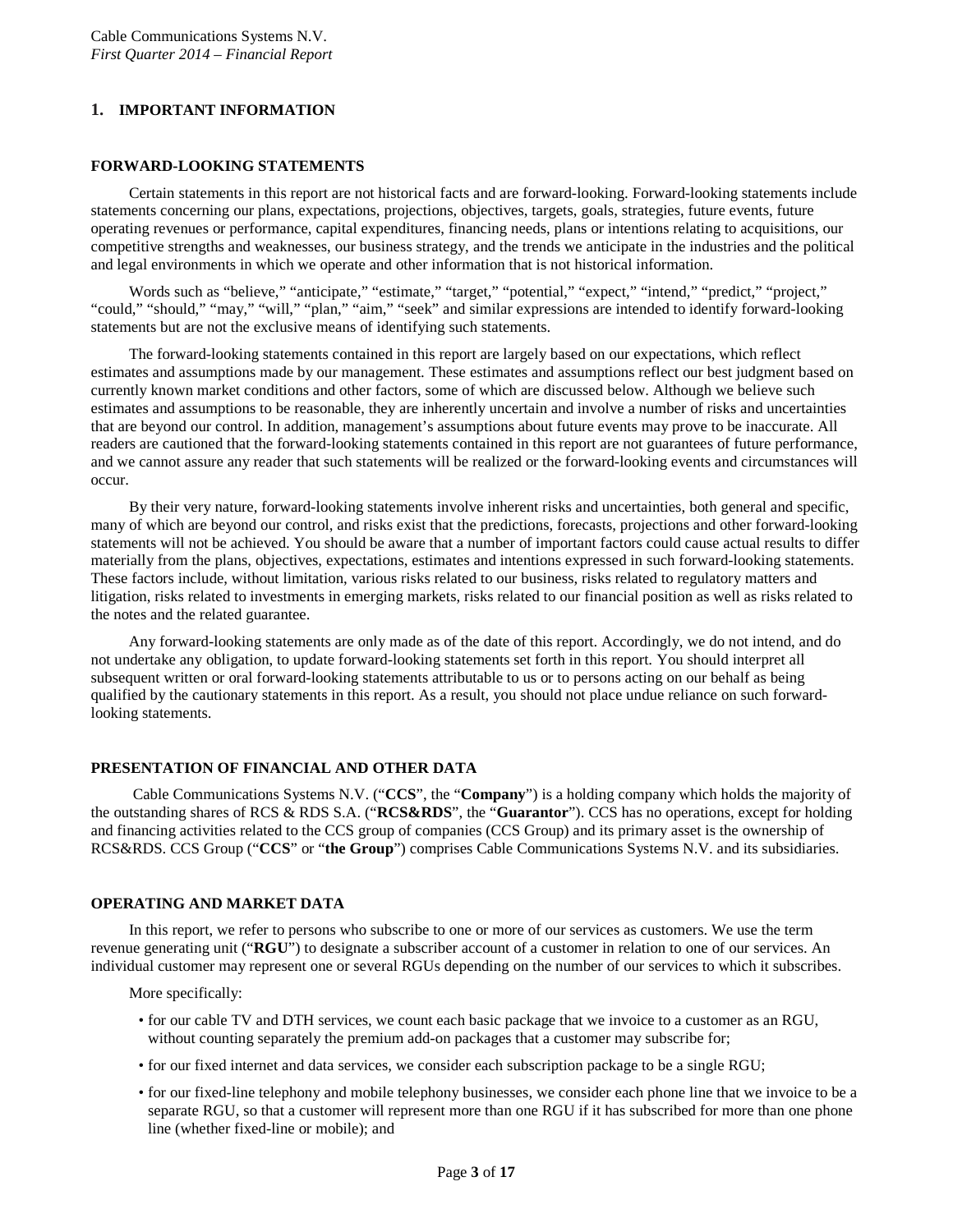• for our mobile internet and data business, we consider each mobile internet and data subscription that we invoice and each mobile internet and data package sold in a bundle with our fixed internet and data subscriptions to be a separate RGU.

Since RGUs can be defined differently by different companies within our industry, you should use caution in comparing our RGU figures to those of our competitors.

We use the term average revenue per unit ("**ARPU**") to refer to the average monthly revenue per RGU in each business line or geographic segment and we calculate it by dividing the total revenue per business line or country for that month, by the total number of RGUs for that business line or country invoiced for services in that month, without differentiating between various types of subscription packages or the number and nature of services an individual customer subscribes for. As our definition of RGU is different for our different business lines, you should use caution when trying to compare ARPU between our business lines. In addition, because we calculate ARPU differently from some of our competitors, you should use caution when comparing our ARPU figures with those of other telecommunications companies.

Where information has been sourced from a third party, such information has been accurately reproduced and as far as we are aware and are able to ascertain from information published by such third party, no facts have been omitted which would render the reproduced information inaccurate or misleading. However, you should keep in mind that we have not independently verified information we have obtained from industry and government sources. These information and statements from our internal estimates and surveys have not been verified by any independent sources.

#### **NON-GAAP FINANCIAL MEASURES**

In this report, we present certain financial measures that are not defined in and, thus, not calculated in accordance with IFRS, U.S. GAAP or generally accepted accounting principles in any other relevant jurisdiction. This includes EBITDA and Adjusted EBITDA (each as defined below). Because these measures are not standardized, companies can define and calculate these measures differently, and therefore we urge you not to use them as a basis for comparing our results with those of other companies.

We calculate EBITDA by adding back to consolidated operating profit/(loss) our charges for depreciation, amortization and impairment of assets. Adjusted EBITDA is defined as EBITDA adjusted for the effect of extraordinary and one-off items. EBITDA and Adjusted EBITDA under our definition may not be comparable to similar measures presented by other companies and labelled "EBITDA". We believe that EBITDA and Adjusted EBITDA are useful analytical tools for presenting a normalized measure of cash flows that disregards temporary fluctuations in working capital, including due to fluctuations in inventory levels and due to timing of payments received or payments made. Since operating profit and actual cash flows for a given period can differ significantly from this normalized measure, we urge you to consider these figures for any period together with our data for cash flows from operations and other cash flow data and our operating profit. You should not consider EBITDA or Adjusted EBITDA a substitute for operating profit or cash flows from operating activities.

We define EBITDA margin as the ratio of revenues and other income to EBITDA (for March 31, 2014, Adjusted EBITDA).

The covenants computation for the Notes uses EBITDA which may be different from the EBITDA/Adjusted EBITDA presented in this report.

#### **ROUNDING**

Certain amounts that appear in this report have been subject to rounding adjustments. Accordingly, figures shown as totals in certain tables may not be an arithmetic aggregation of the figures that precede them.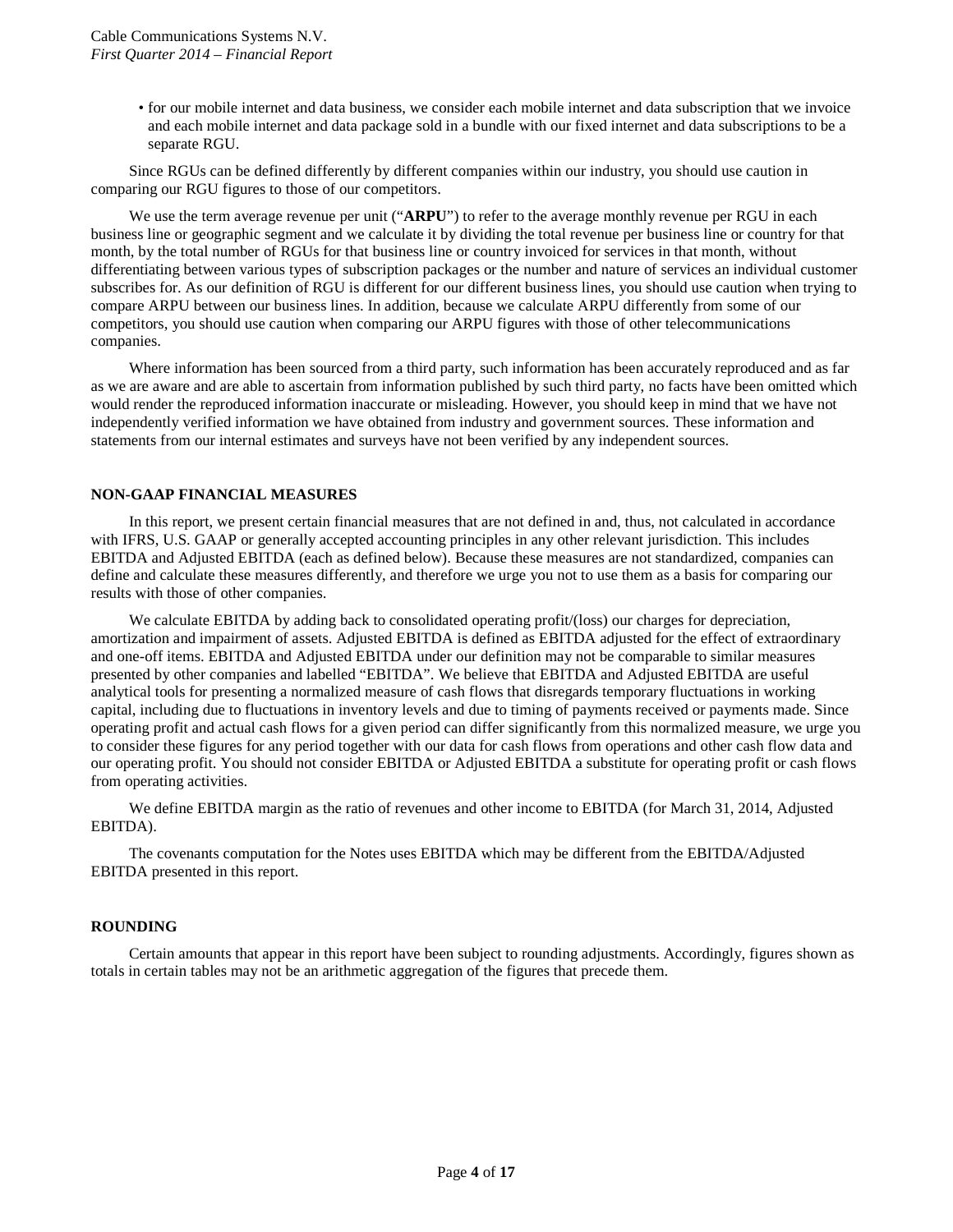## <span id="page-4-0"></span>**2. MANAGEMENT'S DISCUSSION AND ANALYSIS OF FINANCIAL CONDITION AND RESULTS OF OPERATIONS for the three month period ended March 31, 2014**

*This report includes and analyses the unaudited condensed consolidated financial statements of the Company as of March 31, 2014.*

*The following discussion and analysis of the financial condition and results of operations of the Company and its subsidiaries should be read in conjunction with the unaudited condensed consolidated interim financial report of the Company and its subsidiaries as at and for the three months ended March 31, 2014 and the related notes, prepared in accordance with IFRS.*

*The following discussion includes forward-looking statements based on assumptions about our future business.*

#### **OVERVIEW**

We are a leading provider of pay TV and telecommunications services in Romania and Hungary and of mobile services as an MVNO to the large Romanian communities in Spain and Italy. We also provide DTH satellite services in the Czech Republic. Our service offerings include cable TV, fixed internet and data, fixed- line telephony, mobile telephony, mobile internet and data and DTH satellite television services. We offer our own TV channels and pay TV services, which carry premium movies and sports content, as well as channels produced by third parties to our customers in Romania, Hungary, and the Czech Republic through our cable TV and DTH satellite television platforms.

For the three months ended March 31, 2014, we had revenues of €153.9 million, other income of €8.3 million, net profit of  $\in$ 1.6 million and Adjusted EBITDA of  $\in$ 0.9 million.

#### **RECENT DEVELOPMENTS**

#### **Business**

On March 27, 2014 we concluded a frequency SWAP agreement with Vodafone through which in exchange of allowing them to use our 5MHz frequency in the 900 MHz spectrum we receive access in one of their 5 MHz frequency in the 900 MHz spectrum and also receive national roaming access for voice and data services for all our customers on Vodafone network. The contract became active starting with April 7, 2014 and is signed for 2 years.

On March 28, 2014 we signed a full MVNO agreement with Telecom Italia and we expect to finalize the implementation towards the end of the year. The contract is valid for 5 years starting with the moment when the services are fully available.

On March 31, 2014 we concluded a coupon swap for half of the Proceeds Loan's value (€225 million) and on April 28, 2014 and May 7, 2014 we concluded two other coupon swaps for the remaining portion of the Proceeds Loan's value (€225 million), all with a termination date of 23 September 2016.

Starting with April 1, 2014 the interconnection tariffs in Romania were reduced from 3.07 eurocents/minute to 0.96 eurocents/minute for mobile traffic and from 0.67 eurocents/minute to 0.14 eurocents/minute for fixed networks traffic.

At the end of April, we concluded a three year agreement authorizing us to broadcast exclusively Wimbledon tennis tournament in Romania and Hungary.

In June 2014 we issued an utilisation request for the remaining EUR 45 million from the term loan facility of the New Senior Facilities Agreement.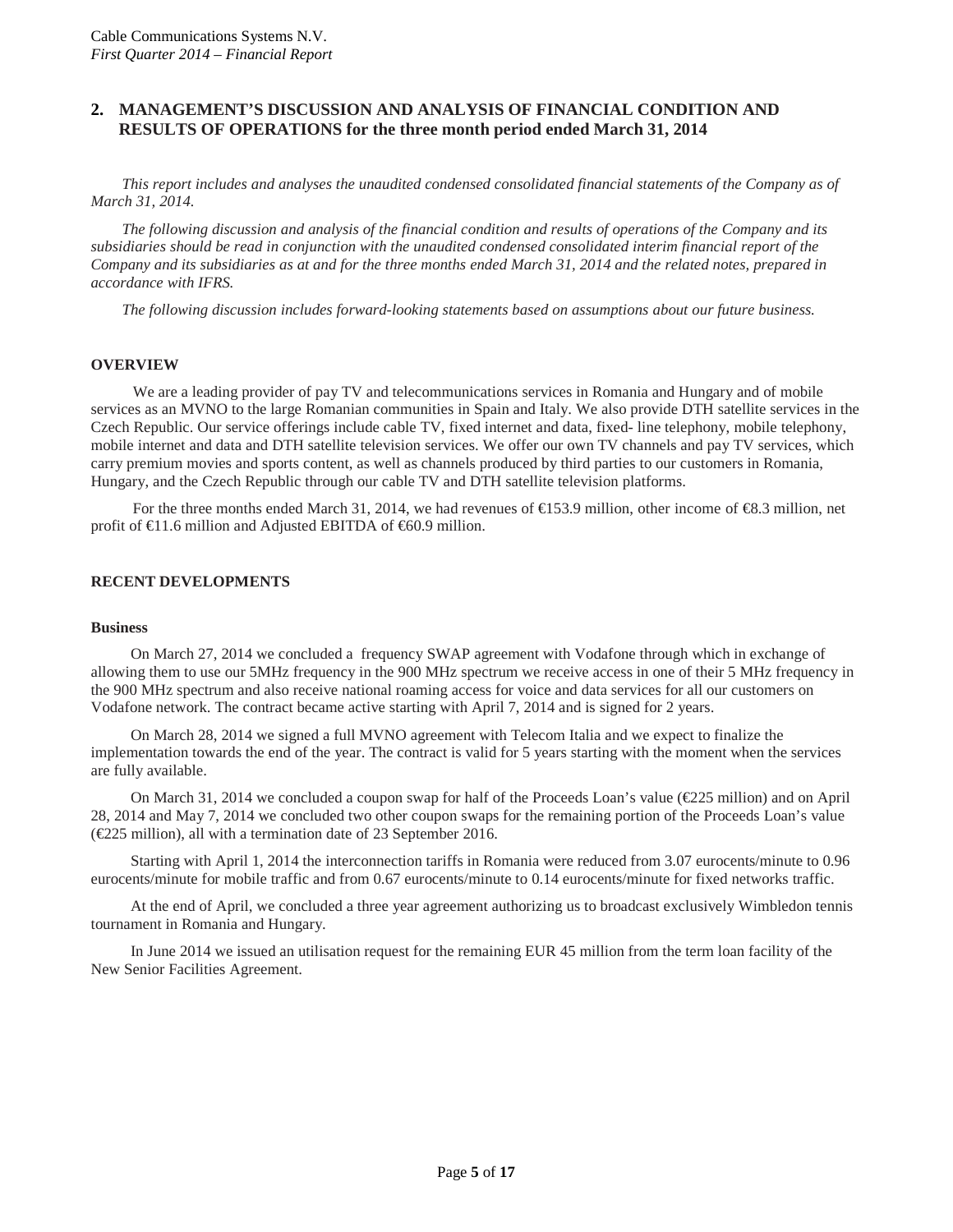## **BASIS OF FINANCIAL PRESENTATION**

The Company prepares its consolidated financial statements in accordance with IFRS. For the periods analyzed in this report, the Company's presentation currency was the euro.

#### **Functional Currencies and Presentation Currency**

Each of our Group entities prepares its individual financial statements in the currency of the primary economic environment in which it operates; this local currency is the functional currency of the entity.

The Company presents its consolidated financial statements in euros. The Company uses the euro as the presentation currency of its consolidated financial statements under IFRS because the euro is used as a reference currency in the telecommunications industry in the European Union and management analysis and reporting is prepared in euros.

#### **Segments**

Our board of directors evaluates business and market opportunities and considers our results primarily on a country by country basis. As such, we report our results of operations in accordance with four geographic segments: Romania, Hungary, Spain and Other, which includes our operations in the Czech Republic and Italy. During the period under review, our Other segment also included our operations in Croatia, Serbia and Slovakia. We have disposed of our operations in Croatia (March 2013) and in Slovakia (August 2013), and sold a 76% interest in our operations in Serbia (May 2013).

In addition, we present revenues and certain other financial information in accordance with our six business lines: cable TV, fixed internet and data, fixed-line telephony, mobile telephony, mobile internet and data and DTH.

#### **TRENDS AND OTHER FACTORS IMPACTING OUR RESULTS OF OPERATIONS**

The following are the key factors that have significantly affected our results of operations and financial condition during the periods under review, or which we expect will significantly affect our operations in the future.

#### **Exchange Rates**

Our operating subsidiaries record their financial results in their respective functional currencies (principally the Romanian leu; to a lesser extent, the Hungarian forint, the Czech koruna, the Croatian Kuna and the Serbian dinar), which are then translated into euros in preparing our consolidated financial statements. In addition, because the mix of currencies in which our operating expenses are incurred differs significantly from the mix of currencies in which we generate revenue, we are also exposed to significant currency transactional risk.

In recent years, the values of local currencies in the principal countries where we operate have fluctuated considerably relative to the euro, our presentation currency, and the U.S. dollar. We have significant exposure to both currencies as we purchase certain content for our cable TV and DTH businesses in U.S. dollars and euros. In the  $1<sup>st</sup>$  quarter of 2014, compared with the same period in 2013, the Romanian leu declined by 2.5% relative to the euro and appreciated by 0.9% relative to the U.S. dollar, and the Hungarian forint declined by 3.9% relative to the euro and 0.1% relative to the U.S. dollar. The changes in currencies discussed are computed using the average rates in the period.

Going forward, we plan to continue to present our consolidated financial results in euros. Any further significant appreciation of the euro against our other functional currencies in coming periods could have the effect of significantly reducing our financial results as reported in euro.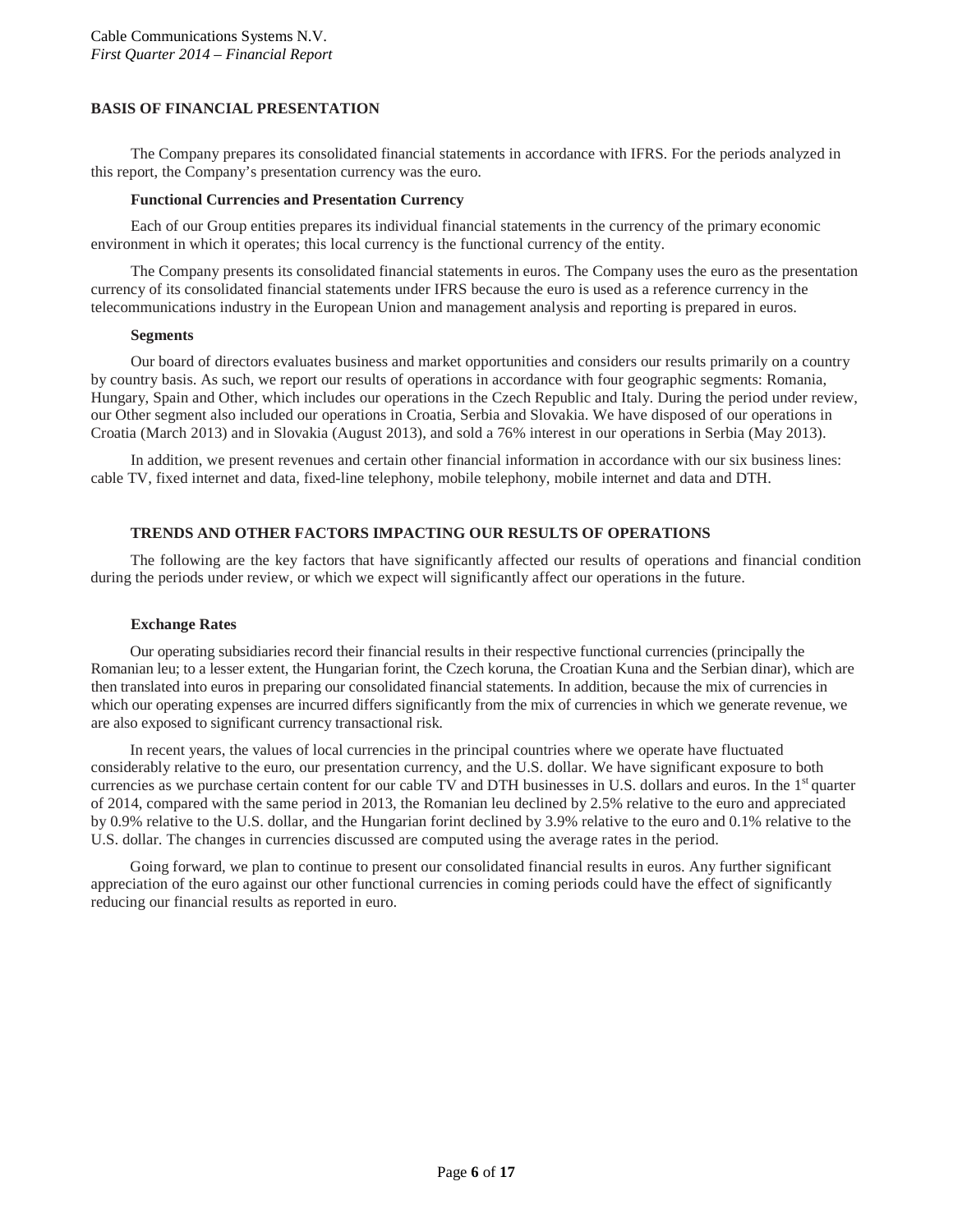The following table sets out the period end and average exchange rates of the euro against each of our local functional currencies, in each case as reported by the relevant central bank on its website (unless otherwise stated):

|                                              | As at and for the year<br>ended December 31 |                | As at and for the<br>three months ended<br><b>March 31</b> |        |
|----------------------------------------------|---------------------------------------------|----------------|------------------------------------------------------------|--------|
|                                              | 2012                                        | 2013           | 2013                                                       | 2014   |
|                                              |                                             |                | Value of one euro in the relevant currency                 |        |
| Romanian leu (RON)                           |                                             |                |                                                            |        |
| Period end rate                              | 4.43                                        | 4.48           | 4.42                                                       | 4.46   |
| Average rate                                 | 4.46                                        | 4.42           | 4.39                                                       | 4.50   |
| <b>Hungarian forint (HUF)</b>                |                                             |                |                                                            |        |
| Period end rate                              | 291.29                                      | 296.91         | 304.30                                                     | 307.06 |
| Average rate                                 | 289.34                                      | 297.01         | 296.51                                                     | 308.03 |
| Czech koruna (CZK)                           |                                             |                |                                                            |        |
| Period end Rate                              | 25.14                                       | 27.43          | 25.74                                                      | 27.44  |
| Average rate                                 | 25.14                                       | 25.99          | 25.57                                                      | 27.44  |
| Serbian dinar (RSD)                          |                                             |                |                                                            |        |
| Period end rate                              | 113.72                                      | $111.61^{(2)}$ | 111.96                                                     | 115.38 |
| Average rate                                 | 113.13                                      | $111.50^{(2)}$ | 111.69                                                     | 115.75 |
| Croatian kuna (HRK)                          |                                             |                |                                                            |        |
| Period end rate                              | 7.55                                        | $7.58^{(2)}$   | 7.59                                                       | 7.65   |
| Average rate                                 | 7.52                                        | $7.58^{(2)}$   | 7.58                                                       | 7.65   |
| <b>United States Dollar</b><br>$(USD)^{(1)}$ |                                             |                |                                                            |        |
| Period end rate                              | 1.32                                        | 1.38           | 1.28                                                       | 1.38   |
| Average rate                                 | 1.28                                        | 1.33           | 1.32                                                       | 1.37   |

(1) According to the exchange rates published by the European Central Bank.

(2) For RSD and HRK the rates presented for the period ending 31 December 2013 and average for the year 2013 are the rates valid at the dates the Serbian and Croatian subsidiaries were disposed of.

In the three months ended March 31, 2014, we had a net foreign exchange gain (which is recognized in net finance income on our statement of comprehensive income) of  $\epsilon$ 7.3 million due to the appreciation of the Romanian leu against the euro at the end of the quarter as compared to December 31, 2013. In the three months ended March 31, 2013, we had a net foreign exchange loss of €4.6 million due to the decline of the Romanian leu against the US dollar at the end of the quarter as compared to December 31, 2012.

#### **Growth in Business, RGUs and ARPU**

Our revenues are most directly a function of the number of our RGUs and ARPU. Neither of these terms is a measure of financial performance under IFRS, nor have these measures been reviewed by an outside auditor, consultant or expert. Each of these measures is derived from management estimates. See "*Important Information – Operating and Market Data*"

The following table shows, by segment and business, our RGUs at the beginning and at the end of the third quarter in each of 2013 and 2014 and monthly ARPU for the three months ended March 31, 2013 and 2014. ARPU figures are not shown on a constant currency basis.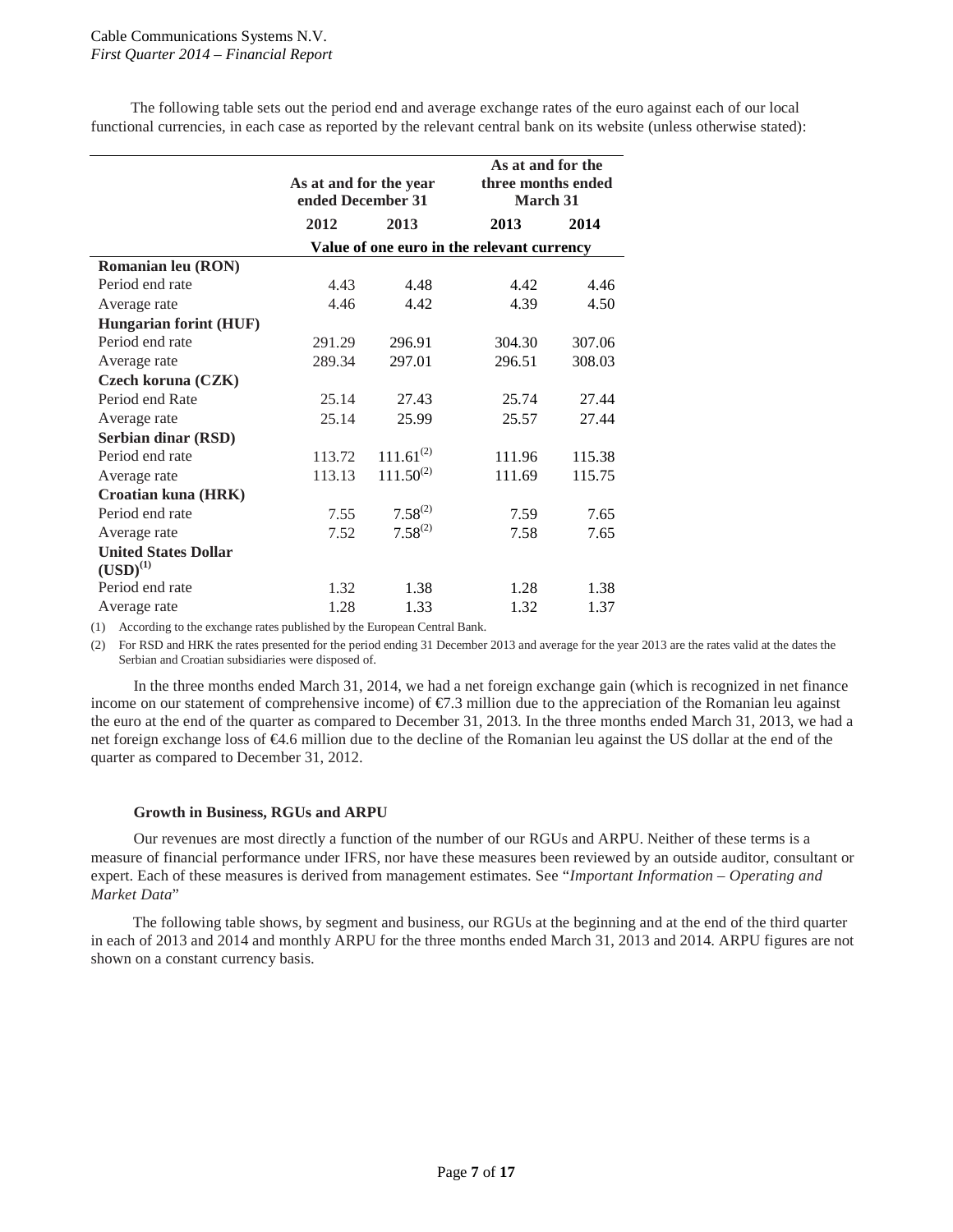|                                   | <b>RGUs (in thousands)</b> |                          |               |                          |                          |               | <b>ARPU (EUR/RGU/month)</b> |                          |               |
|-----------------------------------|----------------------------|--------------------------|---------------|--------------------------|--------------------------|---------------|-----------------------------|--------------------------|---------------|
|                                   |                            |                          |               |                          |                          |               | For the three               |                          |               |
|                                   |                            |                          | $\frac{0}{0}$ |                          |                          | $\frac{0}{0}$ | months period               |                          | $\frac{0}{0}$ |
|                                   | As at December 31,         |                          | change        | As at March 31,          |                          | change        | ended March 31,             |                          | change        |
|                                   | 2012                       | 2013                     |               | 2013                     | 2014                     |               | 2013                        | 2014                     |               |
| Romania                           |                            |                          |               |                          |                          |               |                             |                          |               |
| Cable TV                          | 2,336                      | 2,451                    | 4.92%         | 2,362                    | 2,506                    | 6.10%         | 5.16                        | 5.09                     | $-1.36%$      |
| Fixed Internet and data           |                            |                          |               |                          |                          |               |                             |                          |               |
| Residential                       | 1,495                      | 1,605                    | 7.36%         | 1,527                    | 1,648                    | 7.92%         | 5.23                        | 5.23                     | 0.00%         |
| <b>Business</b>                   | 69                         | 78                       | 13.04%        | 72                       | 80                       | 11.11%        | 47.75                       | 44.95                    | $-5.86%$      |
| Mobile internet and data          | 583                        | 670                      | 14.92%        | 615                      | 734                      | 19.35%        | 1.75                        | 1.69                     | $-3.43%$      |
| Fixed-line telephony              |                            |                          |               |                          |                          |               |                             |                          |               |
| Residential                       | 1,449                      | 1,403                    | $-3.17%$      | 1,434                    | 1,390                    | $-3.07%$      | 1.63                        | 1.64                     | 0.61%         |
| <b>Business</b>                   | 101                        | 116                      | 14.85%        | 113                      | 119                      | 5.31%         | 5.78                        | 5.27                     | $-8.82%$      |
| Mobile telephony                  | 1,178                      | 1,089                    | $-7.56%$      | 1,151                    | 1,066                    | $-7.38%$      | 1.52                        | 1.61                     | 5.92%         |
| <b>DTH</b>                        | 943                        | 821                      | $-12.94%$     | 890                      | 781                      | $-12.25%$     | 4.79                        | 4.68                     | $-2.30%$      |
| <b>Hungary</b>                    |                            |                          |               |                          |                          |               |                             |                          |               |
| Cable TV                          | 385                        | 404                      | 4.94%         | 391                      | 401                      | 2.56%         | 7.26                        | 7.03                     | $-3.17%$      |
| Fixed internet and data           | 301                        | 329                      | 9.30%         | 308                      | 330                      | 7.14%         | 7.81                        | 7.48                     | $-4.23%$      |
| Mobile internet and data $^{(1)}$ | 23                         | 21                       | $-8.70%$      | 23                       | 20                       | $-13.04%$     | 6.73                        | 6.53                     | $-2.97%$      |
| Fixed-line telephony              | 264                        | 288                      | 9.09%         | 270                      | 290                      | 7.41%         | 3.28                        | 2.43                     | $-25.91%$     |
| <b>DTH</b>                        | 368                        | 341                      | $-7.34%$      | 358                      | 336                      | $-6.15%$      | 7.90                        | 7.73                     | $-2.15%$      |
| Spain                             |                            |                          |               |                          |                          |               |                             |                          |               |
| Mobile telephony <sup>(2)</sup>   | 241                        | 309                      | 28.22%        | 254                      | 336                      | 32.28%        | 14.88                       | 10.55                    | $-29.10%$     |
| Mobile internet and data $^{(2)}$ | 36                         | 103                      | N.M.          | 52                       | 128                      | N.M.          | 4.71                        | 5.31                     | 12.74%        |
| Other                             |                            |                          |               |                          |                          |               |                             |                          |               |
| $DTH^{(3)}$                       | 181                        | 157                      | $-13.26%$     | 176                      | 150                      | $-14.77%$     | 8.38                        | 7.85                     | $-6.32%$      |
| Mobile telephony $(4)$            | 47                         | 60                       | 27.66%        | 53                       | 57                       | 7.55%         | 9.93                        | 6.84                     | $-31.12%$     |
| Mobile internet and data $(4)$    |                            | $\overline{\phantom{a}}$ | 0.00%         | $\overline{\phantom{a}}$ | $\mathbf{1}$             | N.M.          | $\overline{\phantom{a}}$    | 5.27                     | N.M.          |
| <b>Discontinued Operations</b>    |                            |                          |               |                          |                          |               |                             |                          |               |
| Cable $TV^{(5)}$                  | 42                         | $\overline{\phantom{a}}$ | N.M.          | 41                       | $\sim$                   | N.M.          | 7.19                        | $\overline{\phantom{a}}$ | N.M.          |
| Fixed internet and data $^{(5)}$  | 5                          |                          | N.M.          | 6                        | $\overline{\phantom{a}}$ | N.M.          | 8.16                        | $\overline{a}$           | N.M.          |
| $DTH^{(6)}$                       | 288                        | $\overline{\phantom{a}}$ | N.M.          | 281                      | $\sim$                   | N.M.          | 7.67                        | $\overline{\phantom{a}}$ | N.M.          |

(1) As a reseller, selling services which utilize the Telenor network under our "Digi" brand.

(2) As an MVNO.

(3) Includes services provided in Czech Republic

(4) As an MVNO. Services only provided in Italy.

(5) Services only provided in Slovakia. We completed the sale of our operations in Slovakia on August 31, 2013.

(6) This includes services provided by our Slovak, Serbian and Croatian operations. A 76% interest in our Serbian subsidiary was sold in May 2013, and our operations in Croatia and in Slovakia were sold in March 2013 and in August 2013, respectively.

N.M – not meaningful

#### **Acquisitions and Divestitures**

On August 31, 2013, we completed the sale of our Slovak subsidiary for €53 million, subject to adjustments and the occurrence of certain other events. After certain adjustments, the price was reduced to €51.3 million out of which €48.3 million was paid to us to date. The balance of  $\bigoplus$  million, is expected to be paid until August 31, 2015, subject to the occurrence of certain other events.

On May 29, 2013, we sold a 76% interest in our Serbian subsidiary to one of our minority shareholders for €0.6 million.

In March 2013, we sold our Croatian subsidiary for €0.9 million pursuant to an agreement dated February 19, 2013.

In aggregate, the total revenues generated from these subsidiaries was €7.5 million and the EBITDA generated from these subsidiaries was  $\epsilon$ 2.5 million in the three months ended March 31, 2013.

These disposals were intended to streamline our operations and further focus our business on our core markets of Romania and Hungary. Should favourable opportunities arise in the future, we may dispose of our operations in the Czech Republic.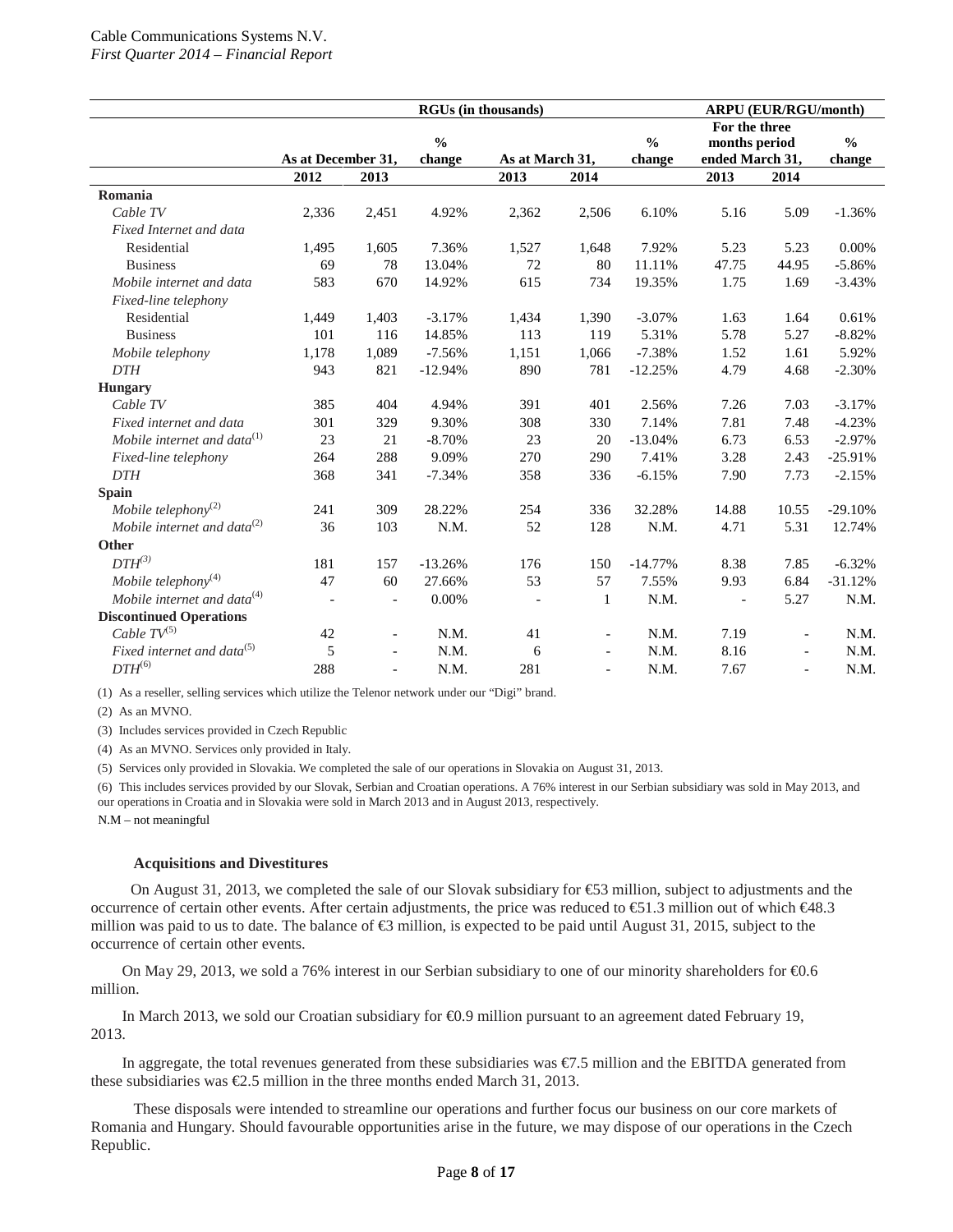## **HISTORICAL RESULTS OF OPERATIONS**

### **Results of Operations for the three months ended March 31, 2013 and 2014**

|                                           | Three months ended<br>March 31, |        |
|-------------------------------------------|---------------------------------|--------|
|                                           | 2013                            | 2014   |
|                                           | (euro in millions)              |        |
| <b>Revenues</b>                           |                                 |        |
| Romania                                   | 103.1                           | 108.5  |
| Hungary                                   | 29.4                            | 29.3   |
| Spain                                     | 11.9                            | 12.3   |
| Other                                     | 6.0                             | 4.9    |
| Discontinued operations                   | 7.5                             |        |
| Elimination of intersegment revenues      | (1.4)                           | (1.2)  |
| <b>Total revenues</b>                     | 156.6                           | 153.9  |
| <b>Other income</b>                       |                                 | 8.3    |
|                                           |                                 |        |
| <b>Operating expenses</b>                 |                                 |        |
| Romania                                   | 54.8                            | 60.8   |
| Hungary                                   | 17.8                            | 17.8   |
| Spain                                     | 9.7                             | 11.4   |
| Other                                     | 5.0                             | 4.1    |
| Discontinued operations                   | 5.0                             |        |
| Elimination of intersegment expenses      | (1.4)                           | (1.2)  |
| Depreciation, amortization and impairment |                                 |        |
| of tangible and intangible assets         | 54.3                            | 48.3   |
| <b>Total operating expenses</b>           | 145.2                           | 141.3  |
| <b>Operating profit</b>                   | 11.3                            | 20.9   |
|                                           |                                 |        |
| Finance income                            | 0.1                             | 7.5    |
| Finance expense                           | (15.3)                          | (15.0) |
| <b>Net finance costs</b>                  | (15.2)                          | (7.5)  |
|                                           |                                 |        |
| Profit / (Loss) before taxation           | (3.9)                           | 13.4   |
| Income tax benefit/(expense)              | 0.1                             | (1.9)  |
| Profit / (Loss) for the period            | (3.8)                           | 11.6   |

#### *Revenues*

Our revenues for the three months ended March 31, 2014 were €153.9 million, compared with €156.6 million for the three months ended March 31, 2013, a decrease of 1.7%. On a constant currency basis (by reference to the three month period ended March 31, 2014 average exchange rates), our revenues would have grown by an additional €3.7 million to €157.5 million for the three months ended March 31, 2014, an aggregate increase of 0.6%.

Our revenues from continued operations for the three months ended March 31, 2014 were €153.9 million, compared with €149.1 million for the three months ended March 31, 2013, an increase 3.2%.

The following tables show the distribution of revenues by country and business line for the three months ended March 31, 2013 and 2014 and the revenues calculated on constant currency basis: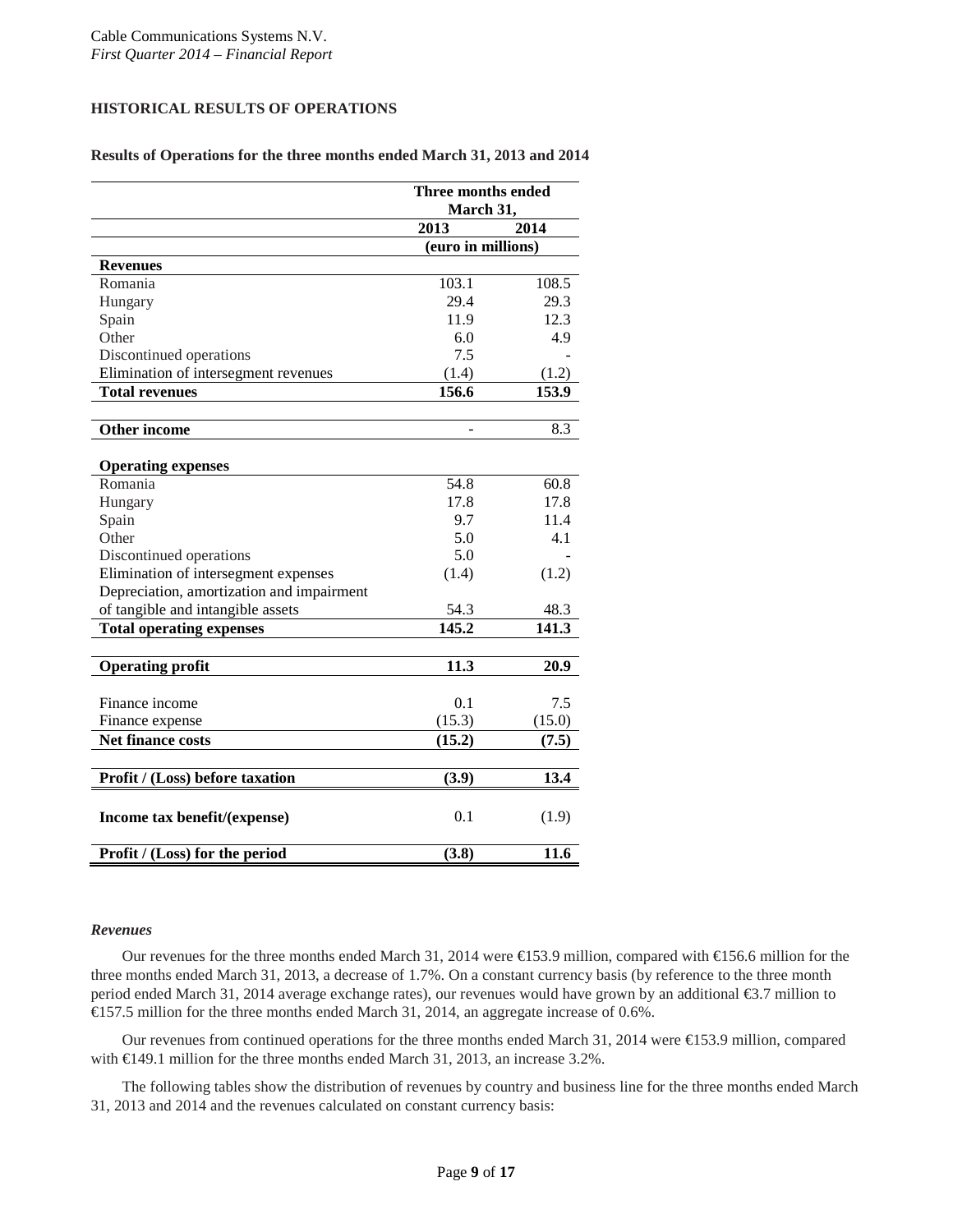|                                | Three months ended | $\frac{0}{0}$ |          |  |
|--------------------------------|--------------------|---------------|----------|--|
|                                | March 31,          | change        |          |  |
|                                | 2013               | 2014          |          |  |
| (euro in millions)             |                    |               |          |  |
| Romania                        |                    |               |          |  |
| Cable TV                       | 36.3               | 37.9          | 4.2%     |  |
| Fixed internet and data        | 33.8               | 36.2          | 7.0%     |  |
| Fixed-line telephony           | 8.9                | 8.7           | $-1.7%$  |  |
| Mobile internet and data       | 3.1                | 3.6           | 12.9%    |  |
| Mobile telephony               | 5.3                | 5.2           | $-2.4%$  |  |
| <b>DTH</b>                     | 13.2               | 11.3          | $-14.6%$ |  |
| Other revenues                 | 1.3                | 4.8           | 276.5%   |  |
| <b>Total</b>                   | 102.0              | 107.6         | 5.5%     |  |
| <b>Hungary</b>                 |                    |               |          |  |
| Cable TV                       | 8.5                | 8.5           | 0.5%     |  |
| <b>DTH</b>                     | 8.6                | 7.9           | $-8.8%$  |  |
| Fixed internet and data        | 7.1                | 7.4           | 3.6%     |  |
| Fixed-line telephony           | 2.6                | 2.1           | $-19.5%$ |  |
| Mobile internet and data       | 0.5                | 0.4           | $-12.1%$ |  |
| Other revenues                 | 2.2                | 3.1           | 41.3%    |  |
| <b>Total</b>                   | 29.4               | 29.3          | $-0.5%$  |  |
| <b>Spain</b>                   |                    |               |          |  |
| Mobile telephony               | 11.0               | 10.2          | $-7.6%$  |  |
| Mobile internet and data       | 0.6                | 1.8           | N.M      |  |
| <b>Total</b>                   | 11.7               | 12.1          | 3.5%     |  |
| <b>Other</b>                   |                    |               |          |  |
| Mobile telephony               | 1.5                | 1.2           | $-19.2%$ |  |
| <b>DTH</b>                     | 4.5                | 3.6           | $-19.5%$ |  |
| <b>Total</b>                   | 6.0                | 4.9           | $-19.2%$ |  |
| <b>Discontinued operations</b> |                    |               |          |  |
| Cable TV                       | 0.9                | 0.0           | N.M      |  |
| Fixed internet and data        | 0.1                | 0.0           | N.M      |  |
| <b>DTH</b>                     | 6.4                | 0.0           | N.M      |  |
| Other revenues                 | 0.1                | 0.0           | N.M      |  |
| <b>Total</b>                   | 7.5                | 0.0           | N.M      |  |
|                                |                    |               |          |  |
| <b>Total</b>                   | 156.6              | 153.9         | $-1.7%$  |  |

### **Revenues in Euro millions in constant currency**

|                                     | Three months ended March 31, |                 |  |
|-------------------------------------|------------------------------|-----------------|--|
| Segment                             | 2013                         | 2014            |  |
|                                     |                              | <b>Constant</b> |  |
|                                     | <b>Actual</b>                | <b>Currency</b> |  |
| Romania                             | 103.1                        | 110.8           |  |
| Hungary                             | 29.4                         | 30.4            |  |
| Spain                               | 11.9                         | 12.3            |  |
| Other                               | 6.0                          | 5.1             |  |
| Discontinued operations             | 7.5                          |                 |  |
| Elimination of intersegment revenue | (1.4)                        | (1.2)           |  |
| <b>Total</b>                        | 156.6                        | 157.5           |  |

*Revenues in Romania* (including intersegment revenues) for the three months ended March 31, 2014 were €108.5 million compared with €103.1 million for the three months ended March 31, 2013, an increase of 5.3%. On a constant currency basis (by reference to the  $1<sup>st</sup>$  quarter of 2013 average exchange rates), our revenues in Romania would have been €110.8 million for the three months ended March 31, 2014 (higher by €2.3 million), leading to an aggregate increase of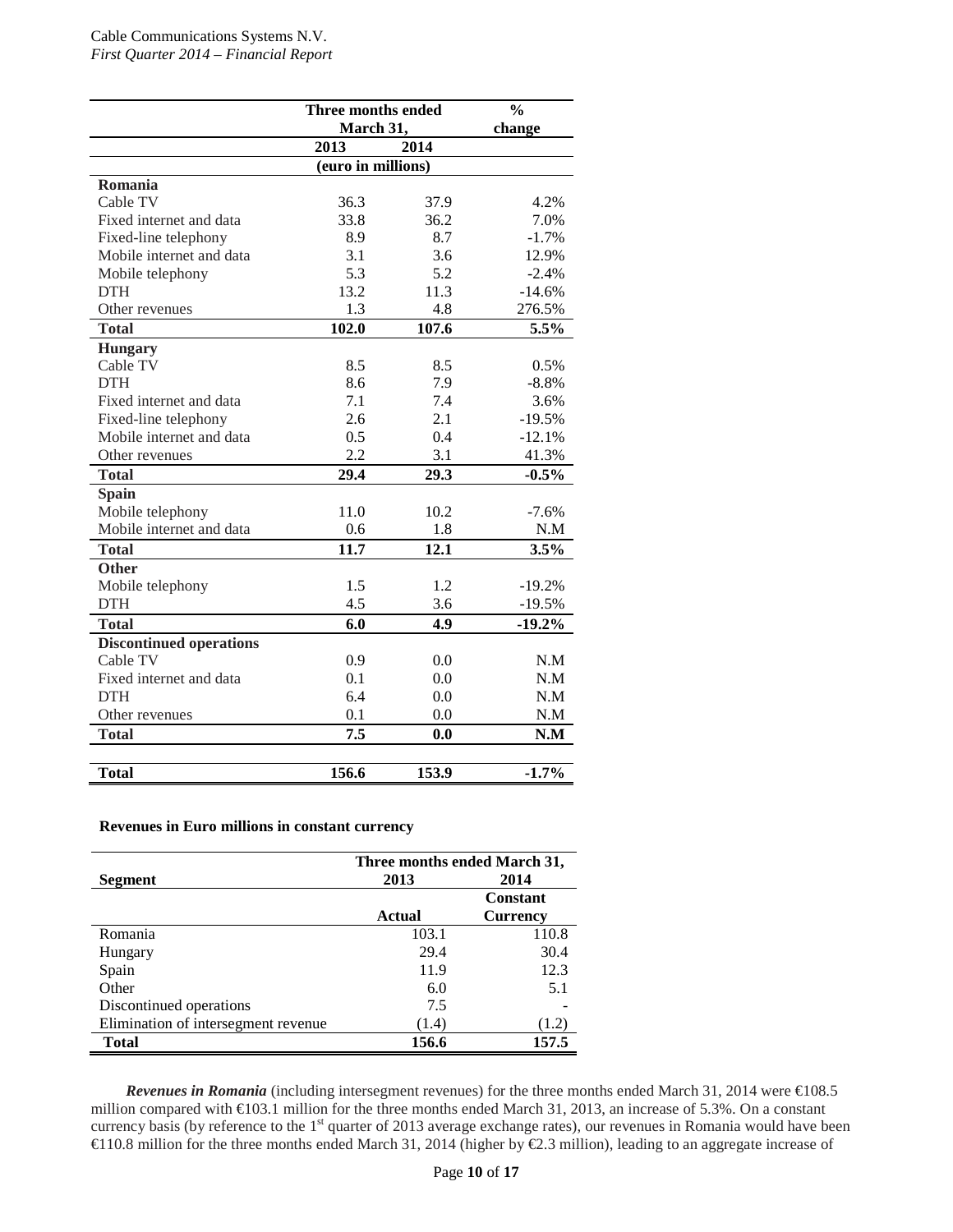7.5%. Revenue growth in Romania was driven primarily by an increase in our cable TV and fixed internet and data RGUs. Our cable TV RGUs increased from 2,362,000 at March 31, 2013 to 2,506,000 at March 31, 2014, an increase of 6.1%, and our fixed internet and data RGUs increased from 1,599,000 at March 31, 2013 to 1,728,000 at March 31, 2014, an increase of 8.1%. Both increases were driven primarily by our investments in expanding and upgrading our fiber optic network, which allowed us to connect more customers to our fiber optic network. Other revenues increased as result of revenues from sales of equipment to our customers  $(\mathcal{Q}, 0 \text{ million})$  as well as higher sale of assets and sales of energy. Growth in our cable TV and fixed internet and data RGUs were partially offset by a decrease in our number of DTH RGUs and a decrease in mobile telephony RGUs. DTH RGUs decreased from 890,000 at March 31, 2013 to 781,000 at March 31, 2014, a decrease of 12.25%. That decrease was driven by low levels of investment in CPE, which reduced the number of subscribers that we could connect to our DTH services by limiting our stock of the necessary equipment, such as satellite receivers and decoders, and DTH subscribers leaving our services for financial reasons, moving to our competitors or migrating from our DTH services to our cable TV services. Mobile telephony RGUs decreased from 1,151,000 at March 31, 2013 to 1,066,000 at March 31, 2014, a decrease of 7.38%. That decrease was driven by low levels of investment in CPE (for example, 3G handsets) provided to mobile telephony subscribers and significant competitive pressure from other mobile telephony service providers. This resulted in the number of subscribers leaving our mobile telephony services exceeding the number of new subscribers joining those services. The revenues from mobile telephony decreased by 2.4%, from €5.3 million for the three months ended March 31, 2013 to €5.2 million for the three months ended March 31, 2014. This was lower than the decrease in RGUs for the three months ended March 31, 2014 due to increase in ARPU as result of increase in the sale of handsets.

*Revenues in Hungary* for the three months ended March 31, 2014 were €29.3 million compared with €29.4 million for the three months ended March 31, 2013, a decrease of 0.5%. This is mainly the result of the decline of the Hungarian forint compared to the euro by 3.9% in the three months ended March 31, 2014 compared with the same period from the previous year. On a constant currency basis (by reference to 1<sup>st</sup> quarter of 2013 average exchange rates), our revenues in Hungary would have grown by an additional  $\bigoplus$ .1 million to  $\bigoplus$ 0.4 million for the three months ended March 31, 2014, an increase of 3.4%. The increase in revenues (in constant currency) was principally due to an increase our cable TV RGUs, fixed internet and data RGUs and fixed line telephony RGUs. Our cable TV RGUs increased from 391,000 at March 31, 2013 to 401,000 as at March 31, 2014, an increase of 2.6%. Our fixed internet and data RGUs increased from 308,000 at March 31, 2013 to 330,000 at March 31, 2014, an increase of 7.1%. Our fixed-line telephony RGUs increased from 270,000 at March 31, 2013 to 290,000 at March 31, 2014, an increase of 7.4%. Despite the increase in the fixed-line telephony RGUs, the revenues decreased as result of lower fixed-line interconnection rates by approximately 60%, starting with 2014. The increases in RGUs were driven primarily by the quality of our network. The above increases were partially offset by a decrease in our DTH RGUs. Our DTH RGUs decreased from 358,000 at March 31, 2013 to 336,000 at March 31, 2014, a decrease of 6.1%. That decrease was driven by low levels of investment in DTH CPE which reduced the number of subscribers that we could connect to our DTH services by limiting our stock of the necessary equipment, such as satellite receivers and decoders and DTH subscribers leaving our services for financial reasons or migrating to our competitors.

*Revenues in Spain* (including intersegment revenues) for the three months ended March 31, 2014 were  $E$ 12.3 million compared with €11.9 million for the three months ended March 31, 2013, an increase of 3.3%. This growth was the result of an increase in our number of mobile telephony RGUs from 254,000 at March 31, 2013 to 336,000 at March 31, 2014, an increase of 32.3%, and an increase in the number of mobile internet and data RGUs from 52,000 at March 31, 2013 to 128,000 at March 31, 2014. The increase in revenues was lower compared to the increase in RGUs due to a decrease in our tariffs as result of decrease in mobile termination rates from 2.76 €cents/minute to1.09 €cents/minute starting with 1 July 2013 and also due to increased competition.

*Revenues in Other* for the three months ended March 31, 2014 were €4.8 million compared with €6.0 million for the three months ended March 31, 2013, a decrease of 19.4%. On a constant currency basis (by reference to  $1<sup>st</sup>$  quarter of 2013 average exchange rates), our revenues in Other would have been higher by €0.3 million meaning €5.1 million in the three months ended March 31, 2014, an aggregate decrease of 15.0% compared to the three months ended March 31, 2013. The decrease in revenues was principally due to a decrease in the number of DTH RGUs in the Czech Republic from 176,000 as at March 31, 2013 to 150,000 DTH RGUs as at March 31, 2014. The decrease in Czech Republic was driven by the competitive pressure as well as low levels of investment in DTH CPE which reduced the number of subscribers that we could connect to our DTH services by limiting our stock of the necessary equipment, such as satellite receivers and decoders, and DTH subscribers leaving our services for financial reasons.

*Gain from sale of discontinued operations* for the three months ended March 31, 2014 of €8.3 million, represents additional installments received for the disposal of Slovakia.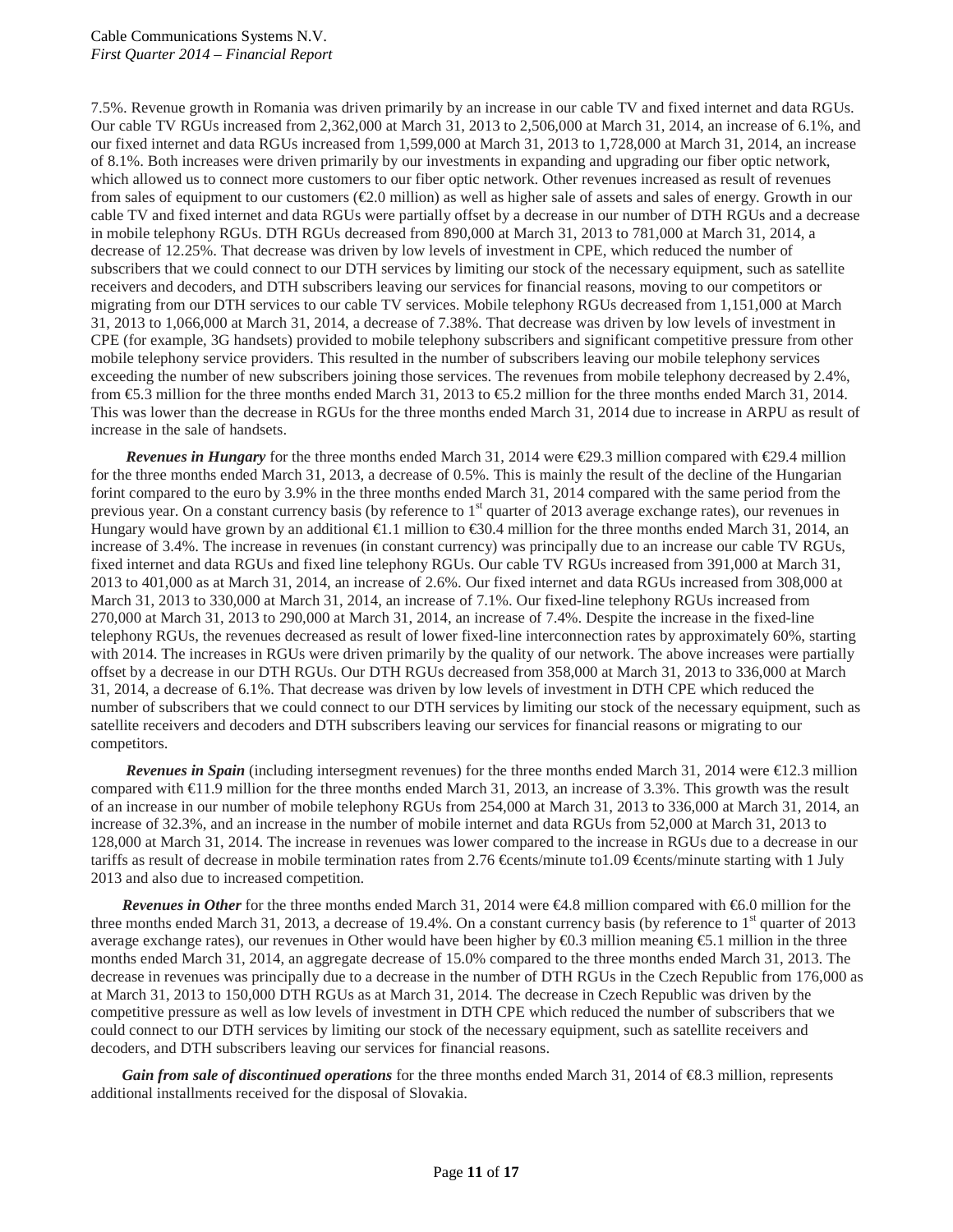## *Total operating expenses*

Our total operating expenses for the three months ended March 31, 2014 were €141.3 million compared with €145.2 million for the three months ended March 31, 2013, a decrease of 3.0%.

The table below sets out the expenses per segment (which excludes depreciation and amortization) as a percentage of revenues for the three months ended March 31, 2013 and 2014 (including intersegment transactions).

|                         | Three months ended March 31, |                                  |  |
|-------------------------|------------------------------|----------------------------------|--|
| <b>Segment</b>          | 2013                         | 2014                             |  |
|                         |                              | <b>Expenses as % of revenues</b> |  |
| Romania                 | 53.18%                       | 56.03%                           |  |
| Hungary                 | 60.50%                       | 60.64%                           |  |
| Spain                   | 81.15%                       | 92.47%                           |  |
| Other                   | 84.42%                       | 85.35%                           |  |
| Discontinued operations | 66.04%                       |                                  |  |

*Operating expenses in Romania* (including intersegment expenses) for the three months ended March 31, 2014 were €60.8 million compared with €54.8 million the three months ended March 31, 2013, an increase of 10.9%. This increase is partially the result of an increase in revenues of more than 5% as the direct expenses represent a significant part of the operating expenses, but is also the result of the new tax on special constructions (of approximately 1% of our revenues in Romania), increase in our programming costs, increase in rent paid to utilities operators for use of their pillars network, increase in salaries and increase in the sale of equipments to our subscribers,.

*Operating expenses in Hungary* for the three months ended March 31, 2014 were €17.8 million the same as for the three months ended March 31, 2013.

*Operating expenses in Spain* (including intersegment expenses) for the three months ended March 31, 2014 were €11.4 million compared with €9.7 million for the three months ended March 31, 2013, an increase of 17.7%. This increase is the result of an increase in the traffic as result of an increase in our RGU number and tariff decreases.

*Operating expenses in Other* for the three months ended March 31, 2014 were €4.1 million compared with €5.1 million for the three months ended March 31, 2013, a decrease of 17.7%. This decrease was principally due to a decrease in programming expense as a result of the decrease in the number of RGUs subscribing to our DTH service in Czech Republic from 181,000 as at March 31, 2013 to 157,000 as at March 31, 2014, a decrease of 13.3%. That decrease was primarily due subscribers leaving our services for financial reasons or migrating to our competitors.

#### *Depreciation, amortization and impairment of tangible and intangible assets*

Depreciation, amortization and impairment of tangible and intangible assets was €48.3 million for the three months ended March 31, 2014 compared with €54.3 million for three months ended March 31, 2013, a decrease of 11.0%. This decrease was primarily due to Amortization of programme assets as result of lower purchases of sport rights.

## *Operating profit*

For the reasons set forth above, our operating profit was €20.9 million for the three months ended March 31, 2014 compared with  $\bigoplus$  1.3 million for three months ended March 31, 2013.

#### *Net finance income (expense)*

We recognized net finance expense of €7.5 million in the three months ended March 31, 2014 compared with €15.2 million in the three months ended March 31, 2013. The decrease comes mainly from the gain from foreign exchange of  $\epsilon$ 7.3 million recognised in the three months ended March 31, 2014 compared with a loss of  $\epsilon$ 4.6 million recognised in the three months ended March 31, 2013. On the other hand, there was also an increase in the interest expense from €9.0 million in the three months ended March 31, 2013 to €12.3 million in the three months ended March 31, 2014 as result of the new bond issued on November 4, 2013, which has a higher interest rate compared with the previous financing facilities.

#### *Profit / Loss before taxation*

For the reasons set forth above, we had a profit before taxation of €13.4 million for the three months ended March 31, 2014 compared and a loss before taxation of €3.9 million for the three months ended March 31, 2013.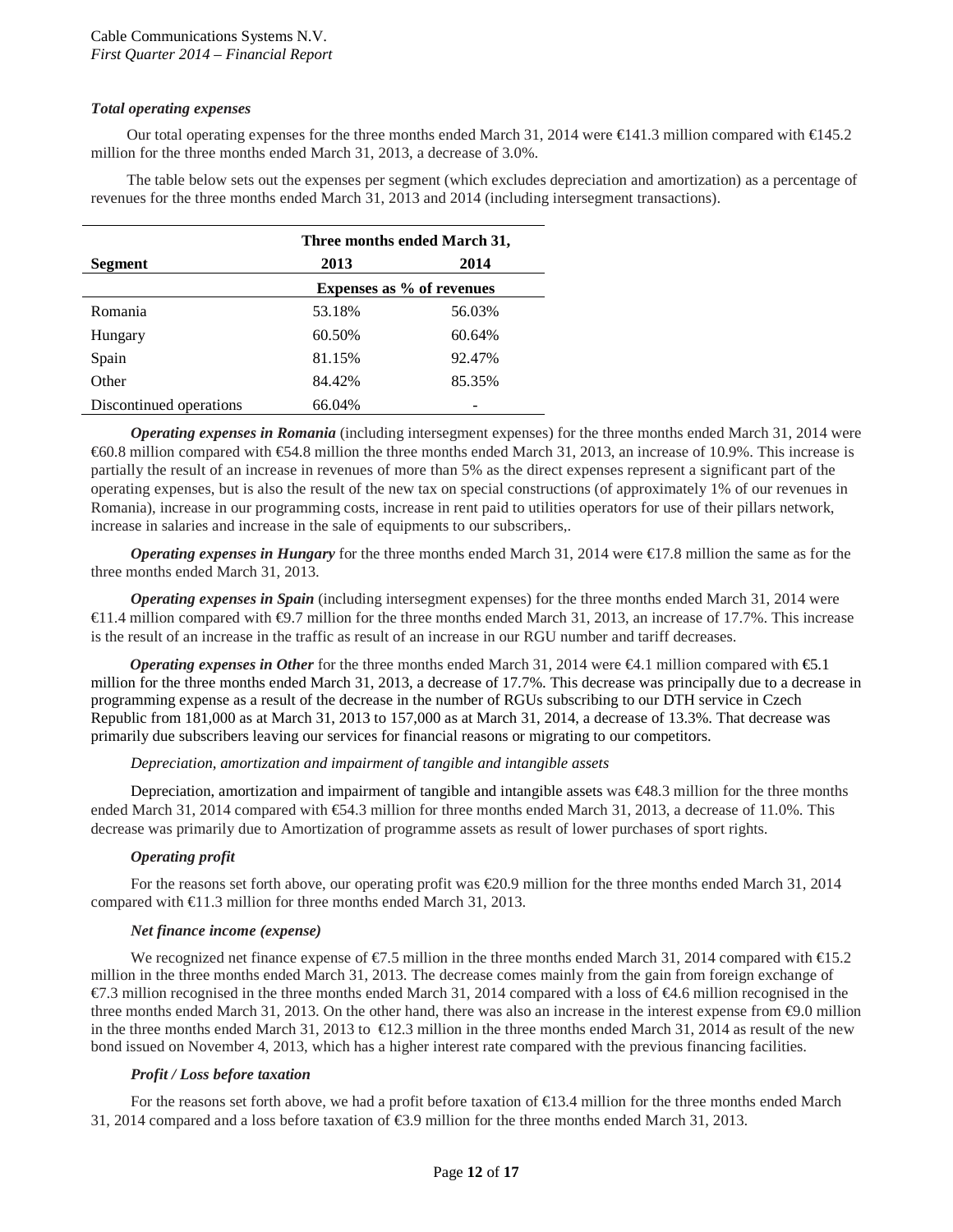#### *Income tax expense (gain)*

An income tax expense of  $\bigoplus$ .9 million was recognized in the three months ended March 31, 2014 as we incurred a profit in that period. An income tax gain of €0.1 million was recognized in the three months ended March 31, 2013as result of the loss incurred in the period, adjusted for the effect of non-deductible expenses.

#### *Profit/ Loss for the year*

For the reasons set forth above, our net profit for the three months ended March 31, 2014 was  $\in$ 1.6 million and our net loss for the three months ended March 31, 2013 was €3.8 million.

## **LIQUIDITY AND CAPITAL RESOURCES**

Historically, our principal sources of liquidity have been our operating cash flows and debt financing. Going forward, we expect to fund our cash obligations and capital expenditures primarily out of our operating cash flows, supplemented in part by the New Senior Facilities Agreement, the ING Facilities Agreement, the Citi Facilities Agreement, other letter of guarantee facilities and other credit agreements. We believe that our strong and, in local currency, relatively predictable operating cash flows will continue to allow us to maintain a flexible capital expenditure policy.

All of our businesses generally produce positive operating cash flows that are relatively constant from month to month. Due to the recent upgrade of our fiber optic network, our network-related capital expenditure is expected to be lower in the near to medium term than in the previous years. Variations in our aggregate cash flow during the periods under review principally represented increased or decreased cash flow used in investing activities and cash flow from financing activities.

We have made and intend to continue to make significant investments in the growth of our businesses by acquiring new and renewing existing content rights, expanding our mobile telecommunications network (including making payments in order to comply with obligations under our license for a frequency block of 5 MHz of bandwidth in the 900 MHz frequency spectrum) and our fiber optic networks and procuring CPE which we lend free of charge to our customers for the duration of their subscriptions. We believe that we will be able to continue to regulate our cash flow needs by the acceleration or deceleration of our growth and expansion plans.

We also believe that, for the coming 12 months, our operating cash flows will be adequate to fund our working capital requirements.

## **Historical Cash Flows**

The following table sets forth, for the three months ended March 31, 2013 and 2014 our consolidated cash flow from operating activities, cash flow from investing activities and cash flow from financing activities.

|                                                                      | Three months ended<br>March 31, |        |
|----------------------------------------------------------------------|---------------------------------|--------|
|                                                                      | 2013                            | 2014   |
|                                                                      | (euro in millions)              |        |
| Cash flows from operations before working capital changes            | 69.0                            | 60.2   |
| Cash flows from changes in working capital                           | (11.0)                          | (12.1) |
| <b>Cash flows from operations</b>                                    | 58.1                            | 48.0   |
| Interest paid                                                        | (7.5)                           | (3.3)  |
| Income tax paid                                                      | (0.3)                           | (0.5)  |
| <b>Cash flow from operating activities</b>                           | 50.2                            | 44.2   |
| Cash flow used in investing activities                               | (62.2)                          | (43.2) |
| <b>Cash flows from financing activities</b>                          | 4.1                             | (2.8)  |
| Net increase (decrease) in cash and cash equivalents                 | (7.9)                           | (1.8)  |
| Cash and cash equivalents at the beginning of the period             | 12.6                            | 50.2   |
| Effect of exchange rate fluctuation on cash and cash equivalent held |                                 | 1.5    |
| Cash and cash equivalents at the closing of the period               | 4.6                             | 49.9   |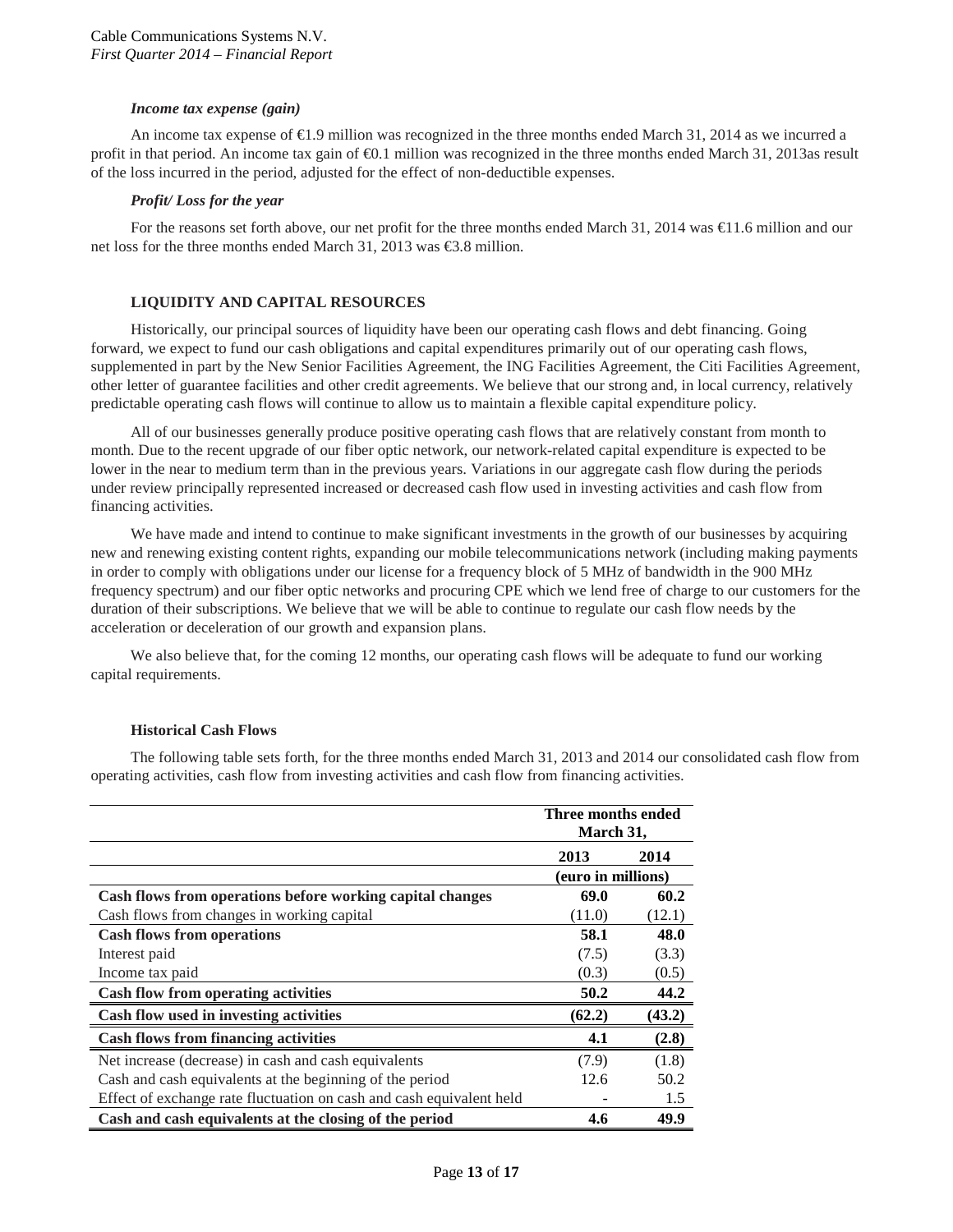*Cash flows from operations before working capital changes* were €60.2 million in the three months ended March 31, 2014 and €69.0 million in the three months ended March 31, 2013 for the reasons discussed above under "*—Results of Operations for the three months ended March 31, 2014 and 2013.*"

The following table shows changes in our working capital:

|                                              | Three months ended<br>March 31, |                |
|----------------------------------------------|---------------------------------|----------------|
|                                              | 2013                            | 2014           |
| <b>Changes in:</b>                           | (euro in millions)              |                |
| Trade receivables and other assets           | (2.2)                           | (0.8)          |
| Inventories                                  | 1.8                             | (3.6)          |
| Trade payables and other current liabilities | (13.9)                          | (10.1)         |
| Deferred revenue                             | 3.3                             | 2.4            |
| <b>Total</b>                                 | (11.0)                          | $12.1^{\circ}$ |

We had a net working capital requirement of  $\text{E}2.1$  million in the three months ended March 31, 2014. This requirement comes mainly from a decrease in trade and other payable balances of €10.1 million primarily due to shorter payment cycles and an increase in inventories.

We had a net working capital requirement of  $\bigoplus$  1.0 million in the three months ended March 31, 2013. This net working capital requirement reflected a decrease in trade payables and other current liabilities of  $\epsilon$ 13.9 million, primarily due to shorter payment cycles.

*Cash flows from <i>operating activities* were €44.2 million in the three months ended March 31, 2014 and €50.2 million in the three months ended March 31, 2013. Included in these amounts are deductions for interest paid and income tax paid, which were €3.9 million in the three months ended March 31, 2014 and €7.8 million in the three months ended March 31, 2013. In the three months ended March 31, 2014 we paid interest of only  $\epsilon$ 3.3 million compared with the three months ended March 31, 2013 when we paid  $\epsilon$ . 5 million as the first interest payment for the bond was due at the end of April 2014.

*Cash flows used in investing activities* were €43.2 million in the three months ended March 31, 2014 (which includes €8.3 million as proceeds from the sale of Slovakia and €1.3 million proceeds from sale of property, plant and equipment) and €62.2 million in the three months ended March 31, 2013.

Purchases of property, plant and equipment were €23.8 million in the three months ended March 31, 2014 and €39.6 million in the three months ended March 31, 2013 as a result of lower network investments during 2013 as compared with 2012.

Purchases of intangible assets were €22.2 million in the three months ended March 31, 2014 and €22.4 million in the three months ended March 31, 2013.

Acquisition of subsidiaries were €6.8 million in the three months ended March 31, 2014 and €1.1 million in the three months ended March 31, 2013. The main acquisitions from 2014 relate to network assets (CFO Integrator) and buildings.

*Cash flows from financing activities* were a negative amount of €2.8 million (representing an outflow) in the three months ended March 31, 2014 and a positive amount of €4.1 million (representing an inflow) in the three months ended March 31, 2013.

#### **Contractual Obligations**

Our principal contractual obligations consist of our obligations in respect of financial indebtedness that is owed under our credit facilities, our contractual obligations for the lease of satellite capacity from Intelsat, the annual radio spectrum fees under both our new license for a frequency block of 5 MHz of bandwidth in the 900 MHz frequency spectrum and our 2100 MHz license, the remaining payments for certain broadcasting rights, operational leasing arrangements, financial leasing arrangements for part of our headquarters in Bucharest and a plot of land outside of Bucharest and financial leasing arrangements used to purchase cars for our fleet.

The following table sets forth our payment obligations as at March 31, 2014 based on the agreements in place as at that date. We expect that our contractual commitments may evolve over time in response to current business and market conditions, with the result that future amounts due may differ considerably from the expected amounts payable set out in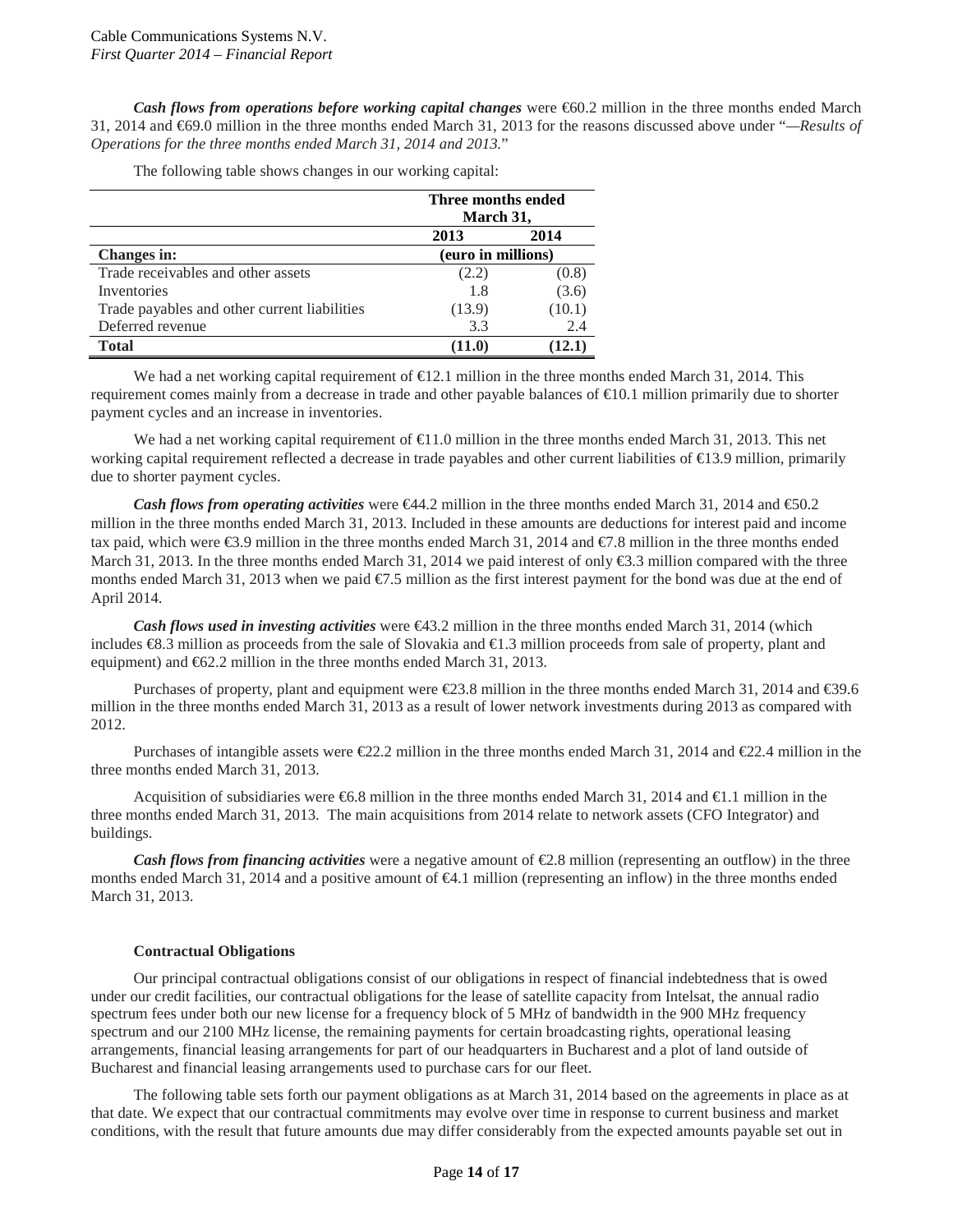this table:

|                                         | <b>TOTAL</b> | April 1, 2014 -<br><b>March 31, 2015</b> | April 1, 2015 -<br><b>March 31, 2017</b> | April 1, 2017 -<br><b>March 31, 2019</b> | <b>April 1, 2019</b><br>and after |
|-----------------------------------------|--------------|------------------------------------------|------------------------------------------|------------------------------------------|-----------------------------------|
|                                         |              |                                          | (euro in millions)                       |                                          |                                   |
| Interest bearing loans and              |              |                                          |                                          |                                          |                                   |
| borrowings, including short term        |              |                                          |                                          |                                          |                                   |
| facilities                              | 921.1        | 57.4                                     | 170.9                                    | 189.1                                    | 503.7                             |
| Finance lease obligations $(1)$         | 8.6          | 1.4                                      | 4.7                                      | 0.7                                      | 1.8                               |
| Overdraft facilities                    | 6.2          | 6.2                                      |                                          |                                          |                                   |
| Capital expenditure and operating       |              |                                          |                                          |                                          |                                   |
| expenditure contractual                 |              |                                          |                                          |                                          |                                   |
| commitments <sup><math>(2)</math></sup> | 193.5        | 67.5                                     | 53.1                                     | 34.4                                     | 38.4                              |
| Acquisition of subsidiaries             | 3.8          | 3.8                                      |                                          |                                          |                                   |
| Trade and other payables $^{(3)}$       | 174.1        | 166.7                                    | 7.4                                      |                                          |                                   |
| Interest rate swaps used for            |              |                                          |                                          |                                          |                                   |
| hedging                                 | 1.8          | 1.8                                      |                                          |                                          |                                   |
| <b>Total</b>                            | 1.309.1      | 304.8                                    | 236.2                                    | 224.2                                    | 543.9                             |

(1) Includes estimated interest. Interest was estimated by using 3-month LIBOR or EURIBOR or a fixed rate as of March 31, 2014 for all future periods.

(2) Includes mainly payments for premium content, satellite usage, spectrum fee payments, open orders for purchases of equipment and obligations under agreements to lease real property or movable property that are enforceable and legally binding and that specify all significant terms (*e.g.*, object of the lease, pricing terms and duration).

(3) Includes trade payables, other long-term liabilities and income tax.

\*all amounts are presented without discounting

#### **Financial Obligations**

#### *Bond (the Notes)*

On October 25, 2013, CCS entered into a Purchase Agreement through which on November 4, 2013 issued Notes with a value of €450 million. The Notes, are secured, by (i) substantially all of the movable assets of RCS&RDS, including bank accounts, receivables, intellectual property rights, networks, equipment, inventories, insurance and proceeds related to any of the foregoing, (ii) certain shares of the Company's material subsidiaries and its own treasury shares, in each case, held by the Company and (iii) certain assets of the Company, including the shares it holds in RCS&RDS, certain bank accounts and receivables under the Proceeds Loan (collectively, the "Collateral"). The Collateral is shared with the New Senior Facilities Agreement, ING Facilities Agreement and the Citi Facilities Agreement on a pari passu basis pursuant to the terms of the Intercreditor Agreement. The Proceeds Loan is the loan provided by CCS to its subsidiary, RCS&RDS on 4 November 2013.

#### *New Senior Facilities Agreement*

On October 21, 2013 we entered into a committed facility agreement, as borrower, with Citibank, N.A., London Branch and ING Bank N.V. Amsterdam, Bucharest Branch, as mandated lead arrangers, for the repayment of our existing facilities and for general corporate purposes (the "**New Senior Facilities Agreement**"). The New Senior Facilities Agreement is unconditionally guaranteed by CCS on a senior secured basis, and shares in the Collateral pursuant to the terms of the Intercreditor Agreement.

The New Senior Facilities Agreement consists of a term loan facility with a capacity of  $\epsilon$ 50 million and a revolving credit facility with a capacity of €50 million. The interest rate under the New Senior Facilities Agreement is floating at a margin of 4.35% per annum plus EURIBOR. Interest is payable every three or six months with respect to the term loan, and one, three or six months with respect to the revolving credit facility.

The New Senior Facilities Agreement contains certain financial covenants, including maintaining: (i) at the end of each accounting quarter a maximum consolidated total net indebtedness to EBITDA ratio of 3.25; and (ii) a minimum EBITDA to net total interest ratio of 4.25.

The New Senior Facilities Agreement contains certain other covenants, including a cross-default provision pursuant to which an event of default occurs if any financial obligation of the Group is not paid when due or becomes payable or is capable of becoming payable before its due date or any facility under which financial obligations arise ceases to be available or becomes capable of early termination.

On November 4, 2013 we drew  $\epsilon$ 205 million of the term loan facility on the Issue Date to repay certain of our existing credit facilities. The remaining €45 million under the term loan will be received in June 2014. The revolving credit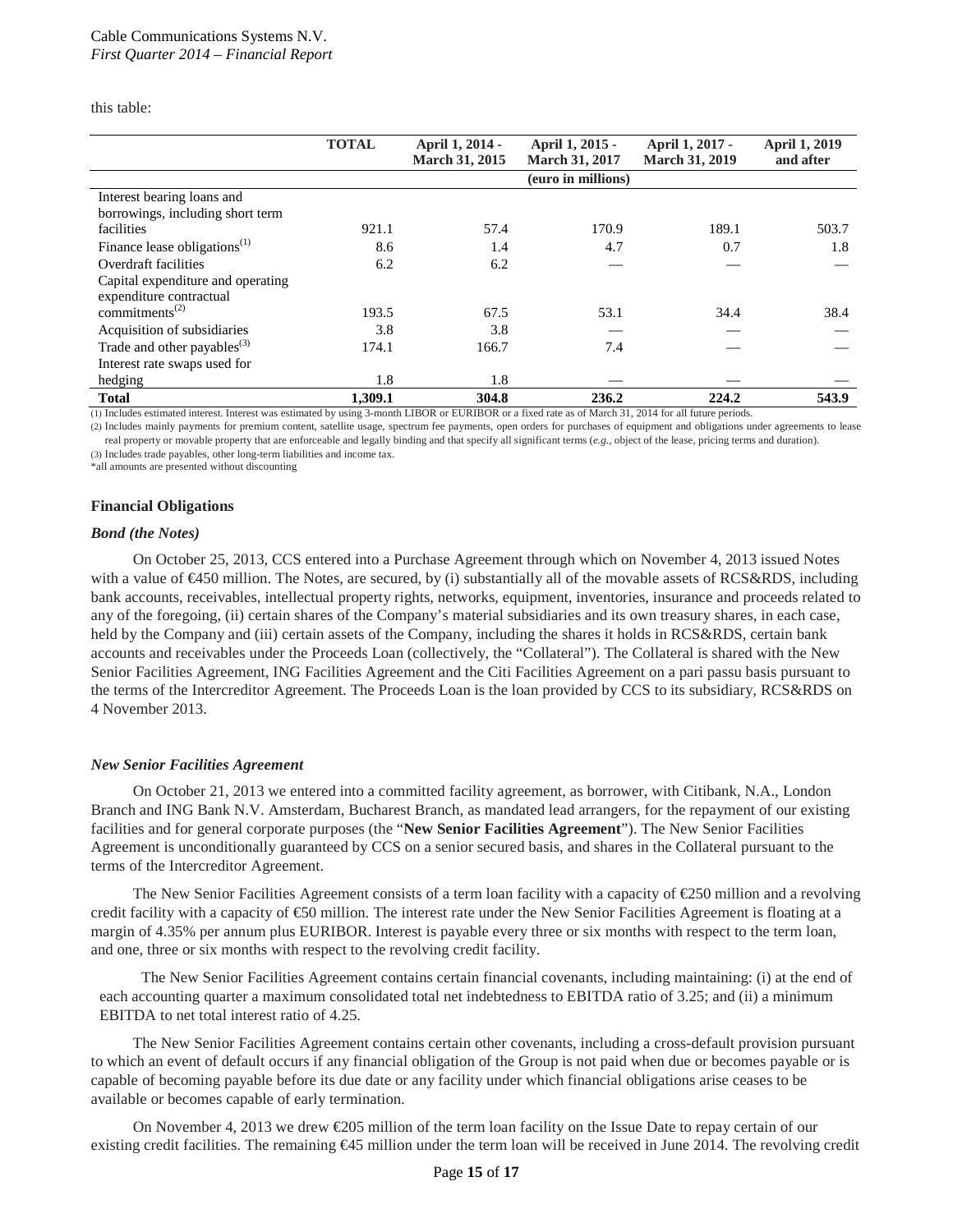facility remains available until October 21, 2016.

The following table sets out the repayment schedule in respect of the €205 million term loan:

| <b>Repayment date</b> | <b>Amount EUR</b><br>(in millions) |
|-----------------------|------------------------------------|
| October 21, 2015      | 29.3                               |
| April 21, 2016        | 29.3                               |
| October 21, 2016      | 29.3                               |
| April 21, 2017        | 29.3                               |
| October 21, 2017      | 29.3                               |
| April 21, 2018        | 29.3                               |
| October 21, 2018      | 29.3                               |
| <b>Total</b>          | 205.0                              |

#### *ING Facilities Agreement*

On November 1, 2013, we entered, into the ING Facilities Agreement with ING Bank N.V. in order to consolidate the Group's existing credit facilities with ING Bank N.V. into a single facility for working capital purposes. The existing facilities with ING Bank N.V. were fully repaid and terminated on November 4, 2013 using the proceeds of the Bond and the New Senior Facilities Agreement. The ING Facilities Agreement entered into force thereafter. The ING Facilities Agreement is sharing in the Collateral, pursuant to the terms of the Intercreditor Agreement.

The ING Facilities Agreement consists of (i) an uncommitted overdraft facility of up to €5.0 million, of which up to €1.0 million can also be used for letters of guarantee and (ii) an uncommitted facility for letters of guarantee of up to €9.675 million and Romanian lei 8.1 million.

As of March 31, 2014, we had €4.9 million drawn, and €8.4 million and Romanian lei 8.1 million Letters of Guarantee.

#### *Citi Facilities Agreement*

On October 25, 2013, we entered into, as borrower, the Citi Facilities Agreement with Citibank, to consolidate its existing uncommitted credit facilities with Citibank into a single uncommitted facility for working capital purposes. On October 25, 2013, the Company entered into a personal guarantee agreement with Citibank pursuant to which it provides Citibank with a personal guarantee for the due performance of the Citi Facilities Agreement by the Group. The Citi Facilities Agreement share the Collateral, pursuant to the terms of the Intercreditor Agreement. As of March 31, 2014, the balance drawn under the Citi Facilities Agreement was €1.3 million.

On November 4, 2013 we repaid the Citi Facilities Agreement using the proceeds from the Bond and the New Senior Facilities Agreement. Following the repayment, the maximum amount made available under the Citi Facilities Agreement was decreased. Thus amended, the Citi Facilities Agreement consists of (i) an uncommitted overdraft/bank guarantee facility in the amount of US\$5.0 million and (ii) an uncommitted bank guarantee facility in the amount of US\$8.1 million and €500,000. As of March 31, 2014, we had Letters of Guarantee issued in the amount of US\$8.4 million and €500,000.

#### *BRD Letters of Guarantee Facility*

As of March 31, 2014 we had letters of guarantee issued by BRD with a value of  $\text{\textsterling}20,000$ .

#### *Santander Facility*

On February 20, 2013, we entered into a short-term facility agreement with Banco Santander S.A., for €500,000 (the "**Santander Facility**"). The maturity date is February 20, 2014. On February 6, 2014, we entered into a new short-term facility agreement with Banco Santander S.A on the same terms as the Santander Facility, the maturity date being February 6, 2015. As of March 31, 2014, there was nothing drawn under the Santander Facility.